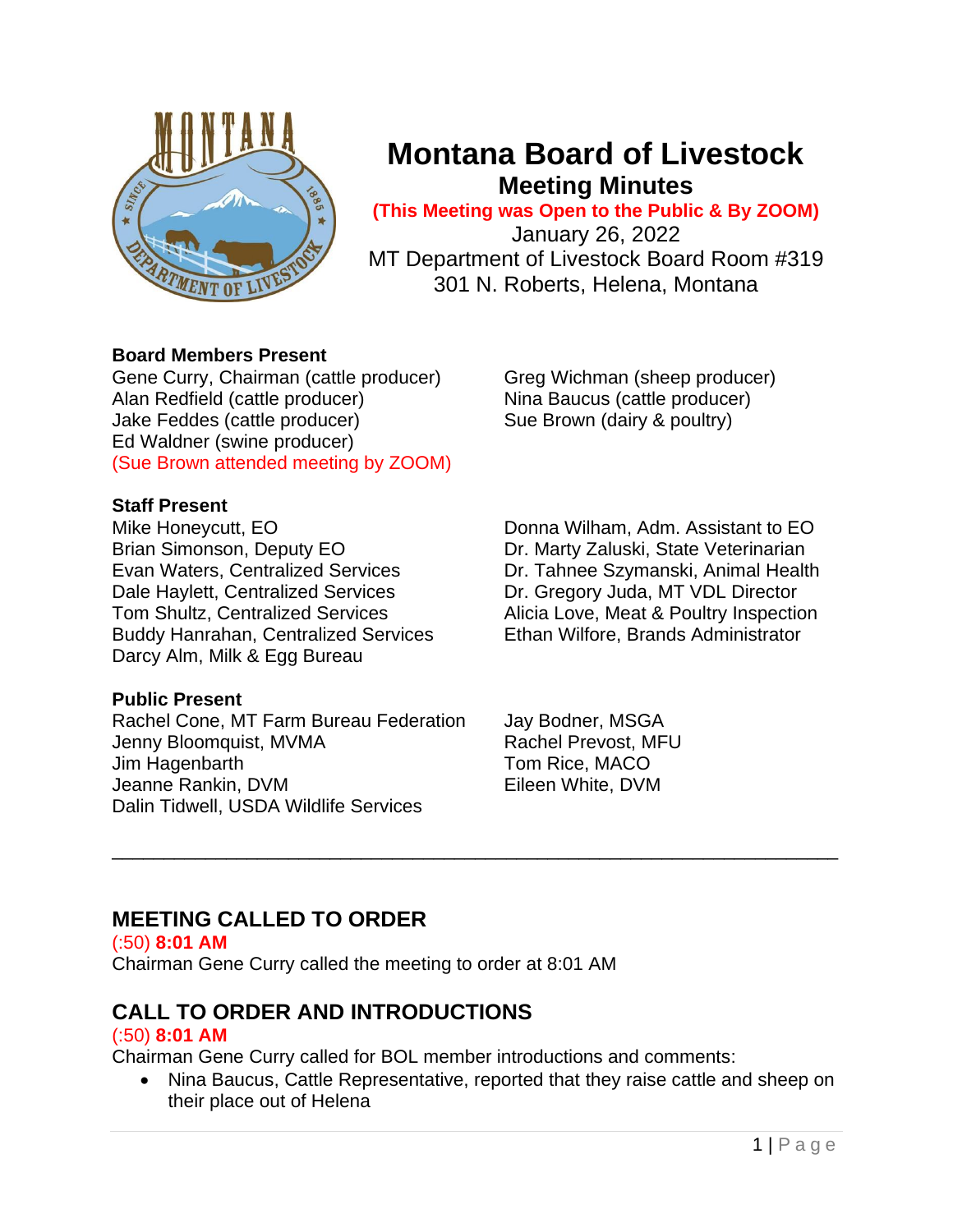- $\circ$  Ms. Baucus said that heavier snow was up high, but that things looked pretty good so far as they just got started feeding hay
- Ed Waldner, Swine Representative, reported said they had been receiving a skiff of snow every now and then, but that it was pretty dry. He said with good moisture in the spring they would make it
	- $\circ$  Hog prices, according to Mr. Waldner, were up in the air and with the price of feed you couldn't make money
	- o Mr. Waldner said they had to rework their barns to make it free, roomsized for the sows because of what was required for the state of California
- Jake Feddes, Cattle Representative, said that they live right outside of Manhattan, Montana
	- $\circ$  Mr. Feddes said they were about a quarter of the way through calving season
	- $\circ$  Last week, Mr. Feddes said they had the first wolf on their property and the first wolf die on their property that it had been sitting in the middle of the pairs. He said that there had been three or four wolves outside a subdivision in Churchill
	- o Cattle prices keep coming up, Mr. Feddes reported, and he expressed his optimism about the cattle world for the next couple years. He said that some calves shipped yesterday in eastern Montana brought more money than any calves they sold all fall
- Greg Wichman, Sheep Representative, said they live just north of Lewistown
	- o Mr. Wichman said they were feeding lambs right now, and that with lamb prices holding well, everybody wanted to have sheep to sell because they're over \$3/lb. on some lambs
	- o Shearing was set to start in February
- Alan Redfield, Cattle Representative, said that he was just south of Livingston
	- o Mr. Redfield said that they were in the feeding mode right now and were fixing things and spending a lot of time in the shop
	- o They had a little bit of snow, Mr. Redfield said, but figured they would need about 300% above normal to survive irrigation season
- Sue Brown, Dairy & Egg Representative, said they were from Belgrade, Montana, but she was out of the country right now and would be back in February
	- o Ms. Brown said they were not milking right now at their goat dairy as the goats were getting ready to kid in the next week or two
	- o Ms. Brown said they were packaging cheese, and with value-added agriculture, they seemed to be getting better prices
	- o The hogs they raised were doing pretty well, Ms. Brown reported. They raise them up all the way to slaughter and then Jake Feddes does their slaughtering and then they sell them locally and get pretty good prices
	- o The Belgrade area needed more snow, and Ms. Brown said it was getting difficult to access hay and grain, but, so far, they had been able to get it
- Gene Curry, Cattle Representative, said that he lived just outside of Valier and that they had a diversified cow/calf operation and a feedlot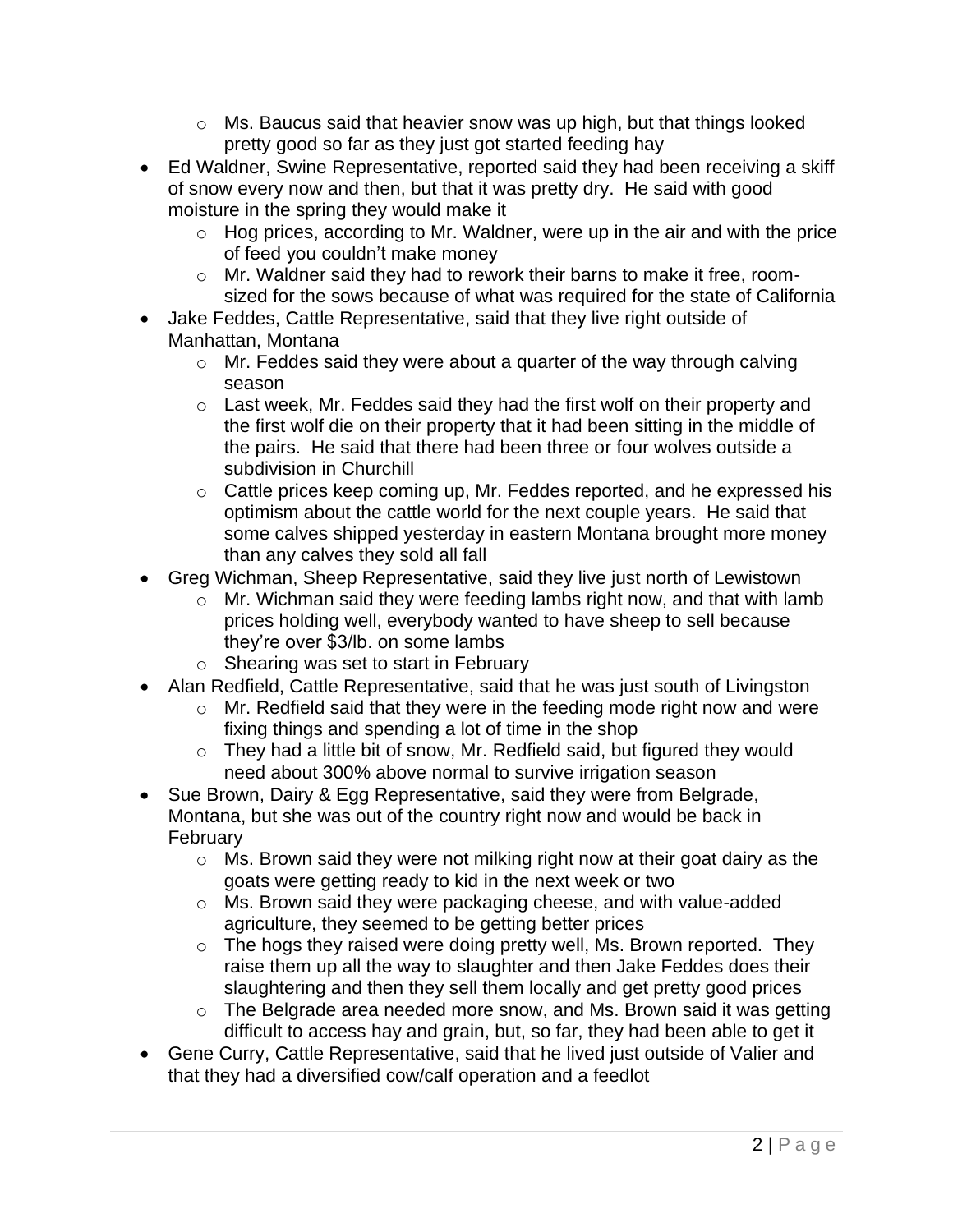- $\circ$  Mr. Curry said they were fortunate in their area to have adequate feed and had put some cows on feed the previous week
- o Mr. Curry reported that there seemed to be a lot of demand for feed and when someone had called looking for alfalfa, he called around but couldn't find any for them
- o There had been a little bit of cold weather, Mr. Curry said, and they had not yet started calving

## **BOARD ADMINISTRATIVE ITEMS**

## (10:25) **8:10 AM**

## (10:25) **8:10 AM – BOARD APPROVAL OF BOARD MEETING MINUTES**

Gene Curry entertained a motion to approve the minutes of the last BOL meeting:

- Nina Baucus said that there was a need for some correction to be made before the minutes were approved and that she needed Brian Simonson to help with that
- Ms. Baucus said that on the Aerial Hunting License Renewal segment, Mr. Simonson had said the pilots must be registered with the Department of Transportation and asked if it could be switched to the FAA
- Mr. Simonson said he thought that would be accurate
- Alan Redfield said that in-state airplanes were registered with the Department of **Transportation**
- Mr. Curry said that he thought there should be a separate motion to first correct the minutes and then one to approve the minutes

## **MOTION/VOTE**

(12:17) **8:12 AM Nina Baucus moved to correct the minutes from the BOL December 14, 2021 Meeting in the Aerial Hunting License Renewal section, adding "and the FAA" to the sentence that says, "Their plane must be registered with the Department of Transportation." Alan Redfield seconded. The motion passed.**

## **MOTION/VOTE**

(14:49) **8:15 AM Nina moved to approve the minutes from the BOL December 14, 2021 Meeting as amended. Alan Redfield seconded. The motion passed.**

Gene Curry requested that those present in the audience introduce themselves:

- Jim Hagenbarth said he was a rancher from Dillon
- Rachel Cone said she was from the Montana Farm Bureau
- Tom Rice said that he was a farmer/rancher from Dillon and was the Co-Chair of the Ag Committee for the Montana Association of Counties (MACO)
- Jay Bodner said he was from the Montana Stockgrowers Association

**OLD BUSINESS** (15:49) **8:16 AM**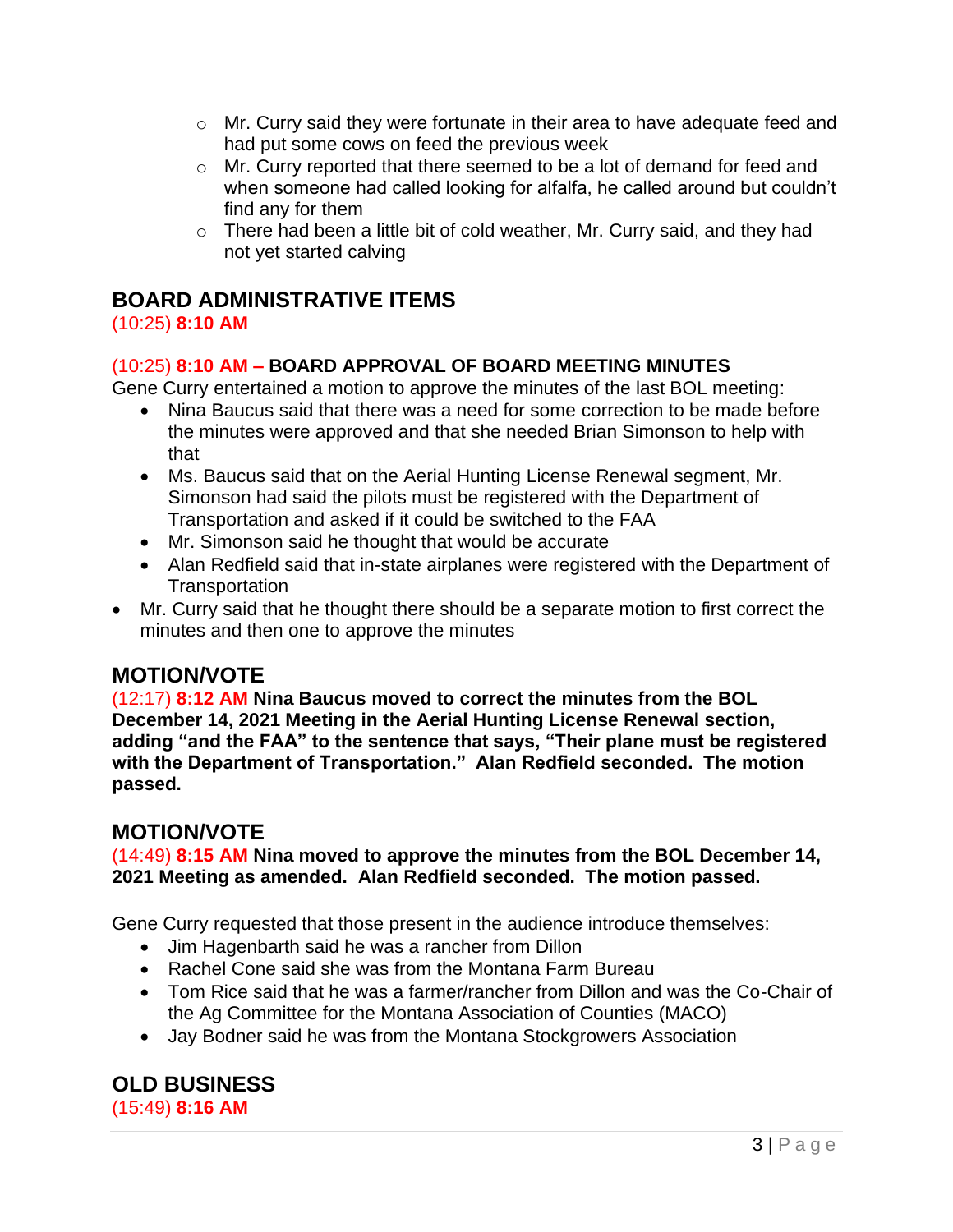## (15:56) **8:16 AM – UPDATE ON GOVERNOR'S OGSM STRATEGIC MANAGEMENT IN RELATIONSHIP TO BOL AND EXECUTIVE OFFICER STRATEGIC GOALS**

Mike Honeycutt gave an update on the Governor's Objectives, Goals, Strategies, Measures (OGSM) for the DOL:

- Mr. Honeycutt reported that he had presented the DOL's OGSM with the Governor's office during a meeting the previous week
- The items presented during that meeting were, closing down the last 6-months horizon and talked about the next 6-month horizon that the BOL had contributed to during their December meeting
- Mr. Honeycutt thought that during his Executive Officer evaluation, scheduled that day, the BOL might be able to come up with some new dashboards and tracking he could present during his February OGSM meeting
- Although Brand rerecord progress no longer needed to be tracked, because it was over with, Mr. Honeycutt said the DOL did not get to the full 55,000 brands recorded, having rerecorded just under 48,000. He added, however, there were more brands rerecorded in 2021 than were in 2011
- Mr. Honeycutt said that this was the first time he reported during his OGSM meeting that expenses outpaced budget and revenue, and that happened for several reasons
	- o There was a lot of overtime at the cattle markets with large numbers of cattle going through the markets
	- o TB investigations and the overtime and travel associated with that also added to those expenses. Mr. Honeycutt hoped that a possibility of additional Federal funds would help defray some of those costs
	- o There was a changeover to a newer, more expensive type of Brucellosis test because the previous test was no longer available. He said the DOL was trying to get more Federal money to help offset those additional costs
- Mr. Honeycutt said that the increased brand rerecord fee brought in more revenue than in 2011 and those extra monies would be amortized over the next 10 years
- DOL liquid cash was drawing down as it was supposed to at this time of year, but, Mr. Honeycutt said that the DOL was still north of \$13 million on that cash side. He said that number would go up over the next few months with per capita fee collection starting at the beginning of February
- Mr. Honeycutt reported that the Brands Enforcement Division was pretty well staffed at the markets, especially with short-term workers, but, that there were going to be some retirements and that they were short one law enforcement officer in Brands at the moment
- The Meat & Poultry Inspection Bureau was short 3-4 employees and that number could be greater if a couple of Federal assessments came online because a couple of the Meat Inspectors had been approved for Federal slots when those opened up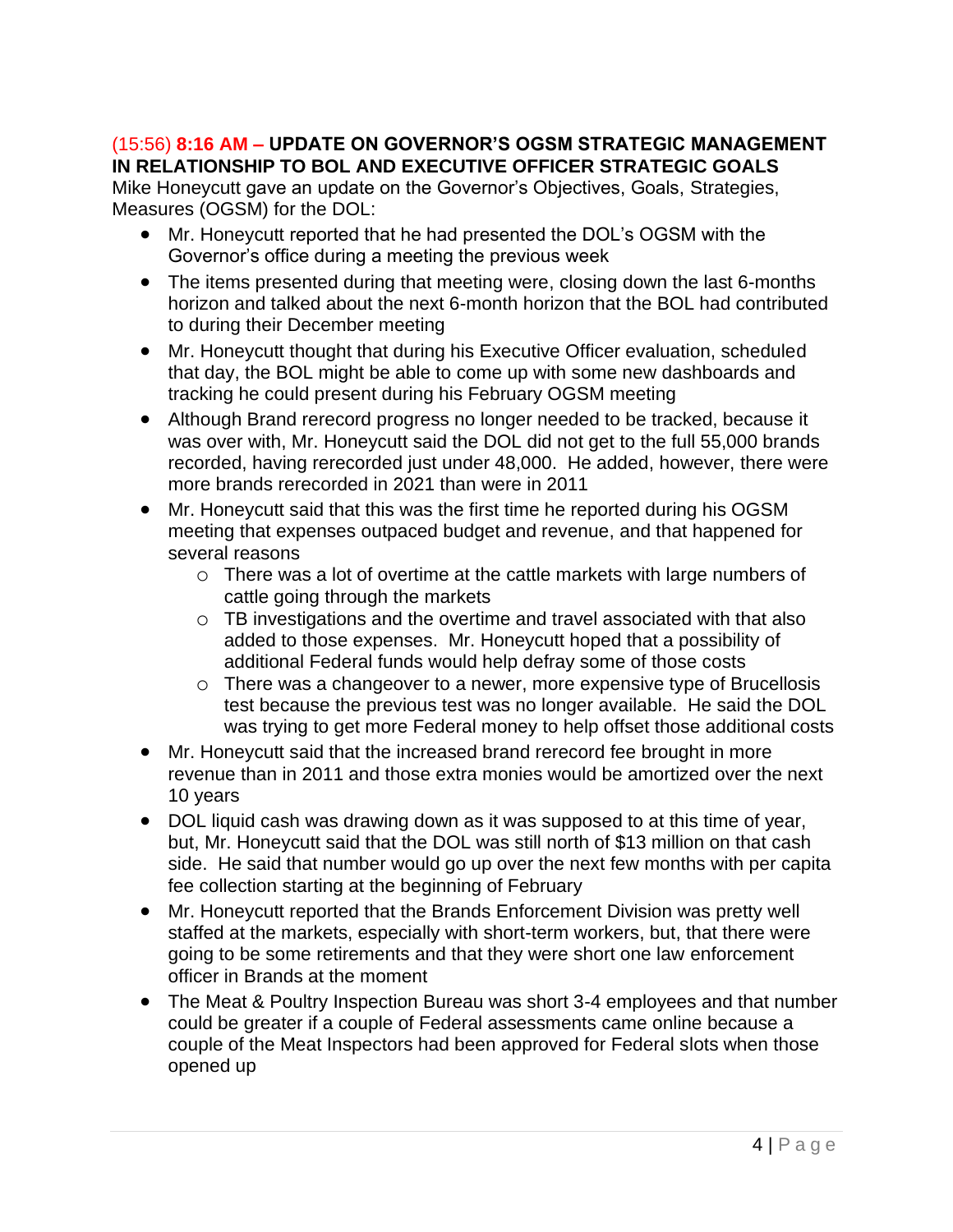- Mr. Honeycutt said that in previous years, the number of cattle that were moved through the markets happened by February or March, and that number had been reached by December, because of the drought impacts
- Mr. Honeycutt said that all dashboards but two for the last 6-month horizon were reached
	- o One dashboard not reached was that the FDA State Ratings Officer training for the Milk & Egg Bureau had not been completed because it was COVID-delayed by the Feds
		- Until another State Ratings Officer (SRO) was fully trained, Rosemary Campbell was the only SRO in the state and she can't inspect her own dairies and so, an out-of-state SRO needed to be contracted to do those inspections
	- o The Cooperative Interstate Shipment Program (CIS) was still in process due to trying to set up a certified lab to do the testing. That since had been worked out
- For the next 6-month horizon, CIS and the FDA State Ratings Officer training would be remaining on the dashboard list
	- o Mr. Honeycutt said, also on the dashboard list, is trying to bring travel efficiency to inspections, particularly meat inspections
	- o Both the Blaine County and Madison County TB investigations needed to be wrapped up
	- o The exercise on foreign animal disease that had been delayed and rescheduled needed to be completed
	- o Because of the conversion to electronic health certificates on January 1, 2022, new Brand policy needed to be implemented
	- o More targeted truck stops and enforcement activities were planned to try and get across to people the importance of Animal Health and Brands paperwork
- Now that the Market Auditor position was filled, audit needed to be conducted on both livestock markets and dealers
- The HB10 projects were on the dashboard list to get real-time data and improve the speed of commerce and compliance
- The Brands conversion software was being done with online dealer licensing scheduled to be launched in the spring, Google AI would help with form scanning, the Snowflake program would allow for all DOL data to be used across systems (Animal Health, Brands and Revenue information) and queried
- Mr. Honeycutt said that the Governor wanted State Departments to also work on succession planning within their own Department
- Concern regarding the number of cattle that had gone through the markets this past year and how that would affect future per capita funds was discussed by the BOL
	- o Jake Feddes said that the last big cattle sellout in Montana was in 2011- 2012 and it took until 2019 to get back to the cattle numbers in the state that were there in 2010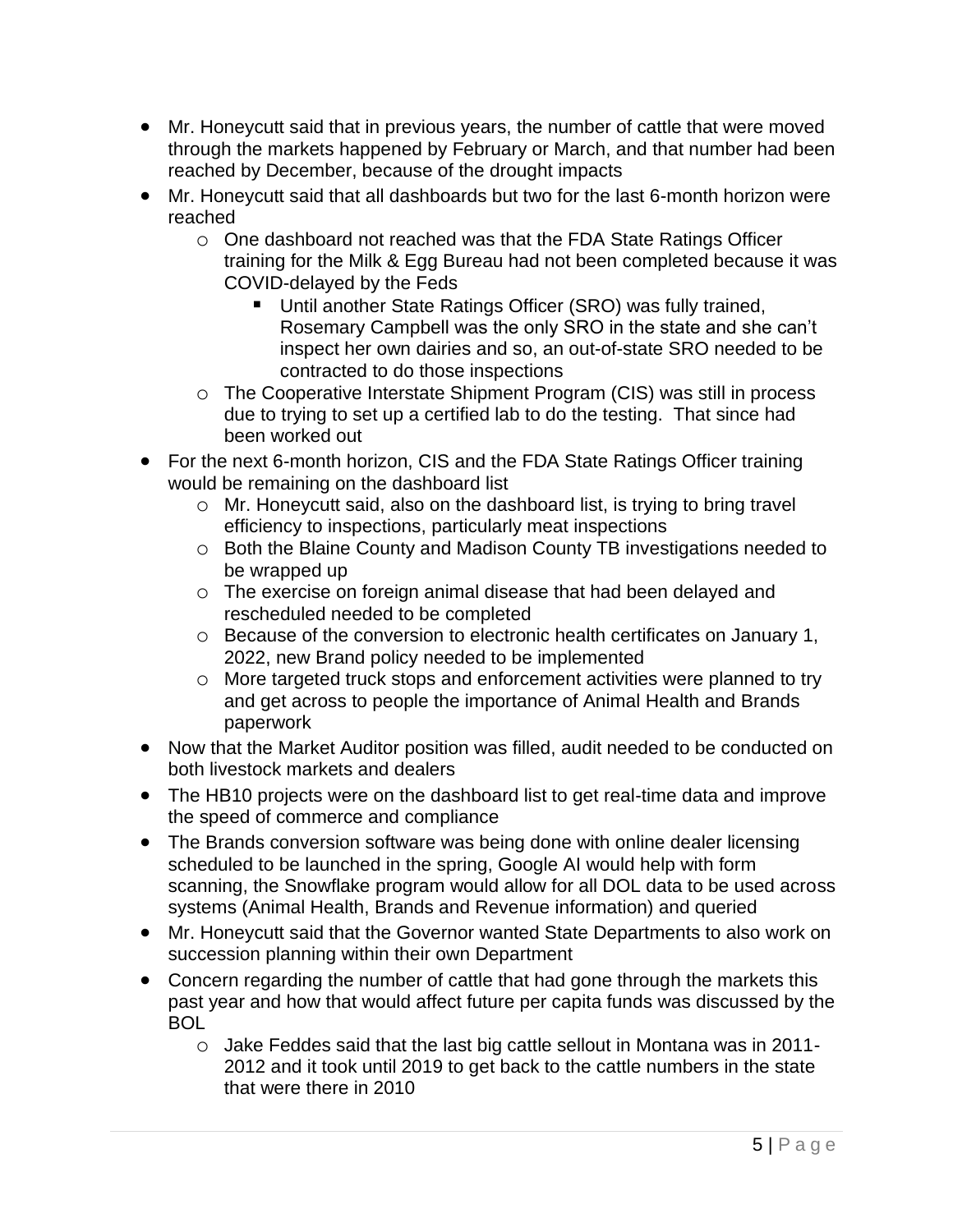o Mike Honeycutt said that he had no doubt that the DOL was about to head into a lean time with per capita, but there was some cash to support the DOL. He did say, however, that per capita should be tracked because of having to make management decisions as a result of that

Gene Curry allowed a member of the public that was in the audience to tell why he was attending the meeting and find out if his schedule would allow him to address his issue later on in the meeting so the BOL could stay on the agenda:

- Tom Price from MACO said that he was here to comment on a Red Tape Review item, MCA Title 81 Chapter 6, dealing with the Livestock Protection Association
- Mr. Price said that there was a very efficient 3-member Livestock Protection Committee, not Association, with alternates, who were concerned with changing the wording on reimbursement fees for cattle and sheep. He said he had brought along with him Jim Hagenbarth to discuss the proposed changes
- Mr. Price said to continue on the agenda of the BOL meeting, as he and Mr. Hagenbarth would be at the meeting for a while

## (43:55) **8:44 AM – Receive Appeal Regarding Decision Not to Issue Requested Livestock Brand to Constituent**

Mike Honeycutt explained there was a chain-of-command appeal process for any DOL decision that a producer felt had disadvantaged them in some way, and he went through the series of events that took place for Mr. Mahlen's brand appeal:

- Mr. Mahlen had applied for a brand, that was denied by the Brand Recorder, Mr. Honeycutt thought, mainly on the basis of not being an acceptable format at the time, and still was not acceptable, until the Brand Policy changes in April 2022
- When Ethan Wilfore upheld the decision of the Brand Recorder, an appeal from Mr. Mahlen came to Mr. Honeycutt
- Mr. Honeycutt upheld the decision after requesting that a check be done on it, based on the new Brand policy coming in April
- Mr. Mahlen had received ZOOM instructions on how to join the day's BOL meeting, but was currently not online and so, Mr. Curry said to move on to New Business and if he happened to come online, the BOL could take action on his brand application then

## **OLD BUSINESS**

(48:28) **8:49 AM**

## (50:01) **8:50 AM – RED TAPE RELIEF PROJECT**

## (50:01) **8:50 AM – Review High and Medium Priority Items from December 2021 BOL Meeting (Brands Enforcement Division)**

Ethan Wilfore reviewed the high and medium priority items discussed at the last BOL meeting for the Red Tape Relief Project in the Brands Enforcement Division:

• 81-4-203 – *Open Range Defined*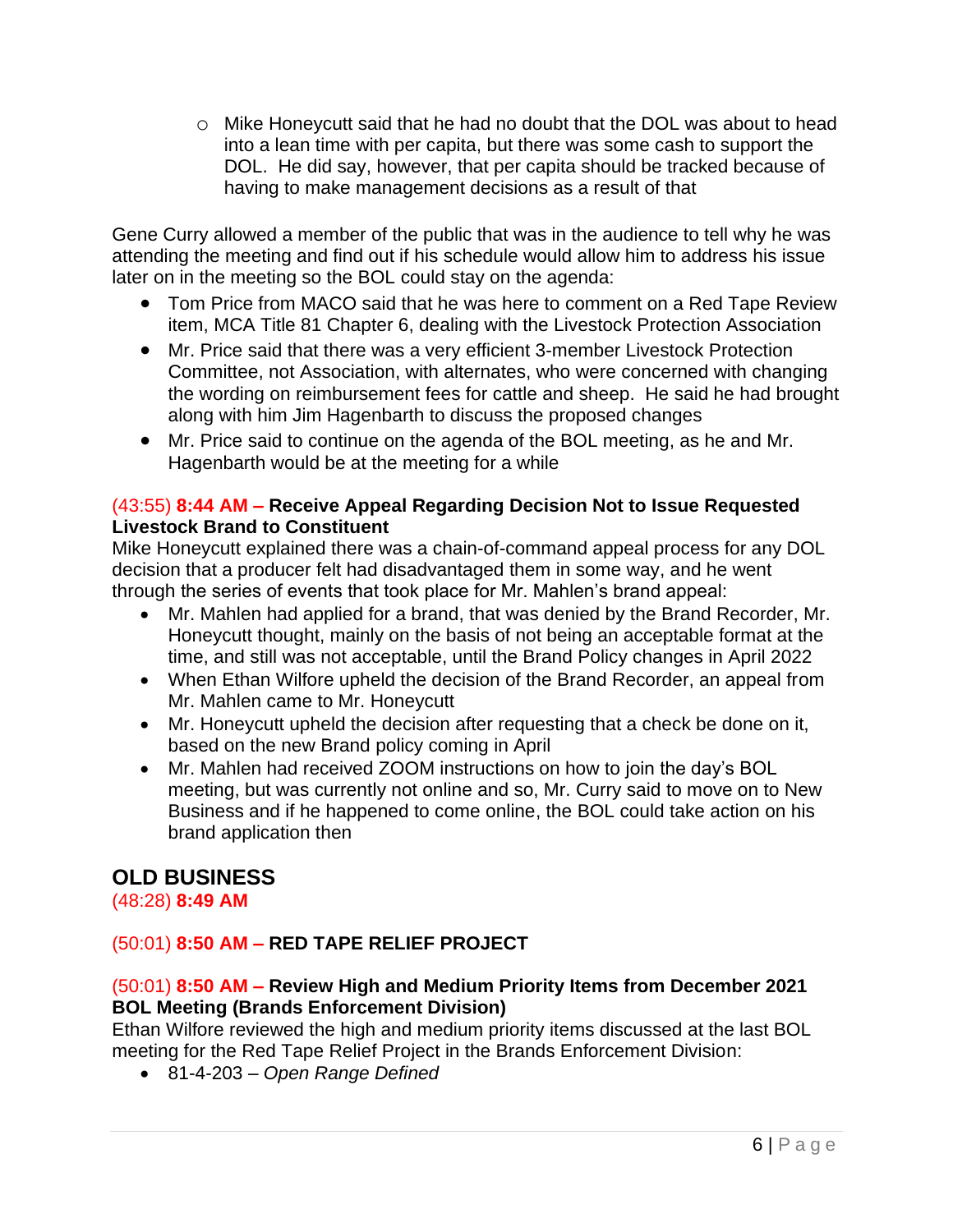- $\circ$  Mr. Wilfore said that he had struck out the enclosed fence portion because it did not fit with the definition of a legal fence and added an incorporated as a city or town portion
- o Alan Redfield questioned about moving livestock, but, what if the town was not incorporated. Nina Baucus asked, if you're just defining it incorporated as a city or town, how did it affect suburbs
- o Ethan Wilfore said that he did not address any other issues, only incorporated as a city or town and that he did not take into account herd districts because he felt that herd district was the exception to open range
- o Mike Honeycutt said that people who live in subdivisions had an obligation to fence livestock out of their property and that he felt it should be left that way
- o Nina Baucus said that the demographics of Montana were very different than when the law was last looked at in 1947, and they didn't even have subdivisions back then
- o Sue Brown suggested listing all lands in the state of Montana, not just incorporated cities and towns
- o Greg Wichman said the statute needs to be as broad an umbrella as possible, not defining anything to give a basis and legal terminology
- o Alan Redfield reminded the BOL that the changes the BOL agreed to make in statute needed to be changed by the Legislature. And, if they get to that point, to be sure to have everything lined up because public perception was way different than reality
- o Gene Curry agreed, saying that adding comments from MACO and maybe even the League of Cities and Towns could help the BOL's defense when presenting it to the Legislature
- o The BOL decided to revisit this statute at a later date, possibly after getting input from MACO, the League of Cities and Towns and from organizations such as MSGA and MFBF during their summer meetings
- 81-4-208 *Killing of Animal Running at Large*
	- o Ethan Wilfore said that this statute also affected 81-4-207, Castration of Animals Running at Large
	- o Mr. Wilfore said he crossed out the vast majority of the statute and added that an animal unlawfully running at large must be reported to a State Stock Inspector. If the Stock Inspector is unable to determine the ownership of the animal running at large, they shall deem the animal as an estray as defined in 81-4-601 and follow the procedures set forth in that chapter
	- $\circ$  Mr. Wilfore said that Nina Baucus had pointed out to him that in #2, it said, reports of swine running at large should be reported to the "BOL," and he probably needed to change that to report it to the "DOL"
	- o Nina Baucus wondered if a hotline to the Animal Health Division for swine running at large should be added because of African Swine Fever
- 81-4-604 *Sale at Public Auction -Branding*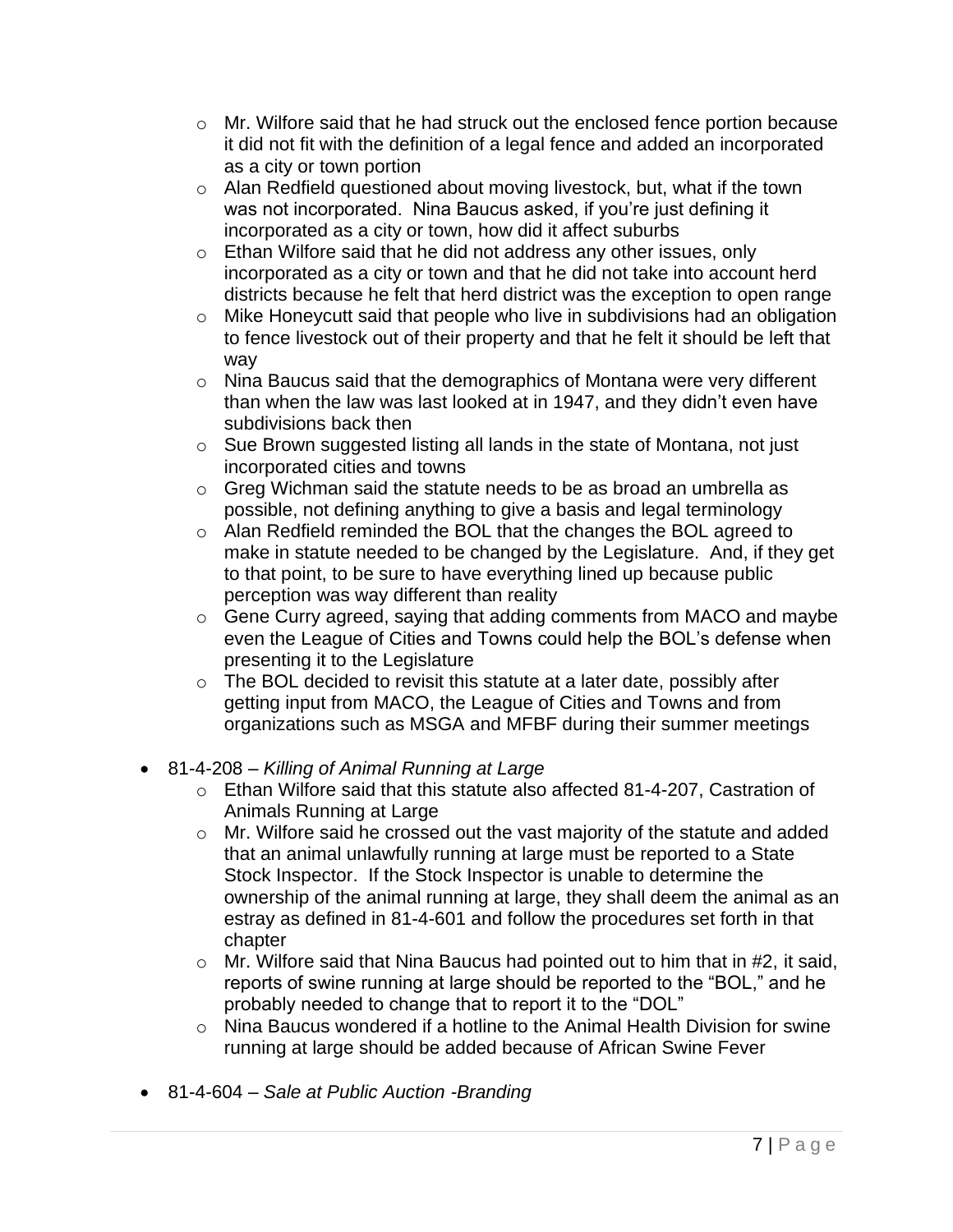- o Ethan Wilfore suggested giving some discretion to the Inspector regarding branding estrays, not making it a legal requirement to do so because of safety issues
- $\circ$  Jake Feddes shared a story from someone who shared a story with him about problems that arose for him when he purchased an estray horse that the DOL had not branded
	- Mike Honeycutt said he believed the owner of the horse had been offered the money back for what it sold for at auction. He added that there were no animals being sold under the State of Montana that weren't estrays
	- Mr. Honeycutt said that one thing learned from this particular situation was that the DOL should always take possession of the animal even if it is felt the animal would not survive the trip to market
- o Jakes Feddes complimented a local Brand Inspector in Hysham who had sheared six of his animals to try and find brands on them. He said he did his job very well
- o Gene Curry said, he was hearing that the BOL did not want to change this statute

Ethan Wilfore reviewed the low priority items discussed at the last BOL meeting for the Red Tape Relief Project in the Brands Enforcement Division:

- 81-4-211 *Female Breeding Cattle, Purebred Bull to Accompany;* 81-4-212 *Castration of Violating Bulls;* 81-4-214 – *Branding Animals Running at Large*
	- o These statutes were repealed by the BOL
- 81-4-216 *Damage to Planted Trees*
	- o Alan Redfield requested to not remove this statute, sharing that when bison come out of the Park and started tearing things up, if the statute was removed he wouldn't have a leg to stand on
- 81-4-301 *Herd Districts – Creation, Size and Location*
- Nina Baucus said she felt that there needed to be a good definition of herd district at the beginning of these statutes, along with the definition of grazing district
- Gene Curry said that herd districts were very definite and brought up the example of Sheridan County where there were numerous herd districts, and their county map showing herd districts looked like a checkerboard
- Nina Baucus said that Sheridan County herd districts were larger parcels of land, but for smaller parcels in the state, there should be clarity on open range and herd districts so people understand about just turning their horses loose
- Ethan Wilfore said that there probably should be a definition of herd district, as the statute itself says how they're formed, but there was no definition
- Alan Redfield said that the definition of herd district itself should be more clear, stating fence-in, fence-out and those kinds of things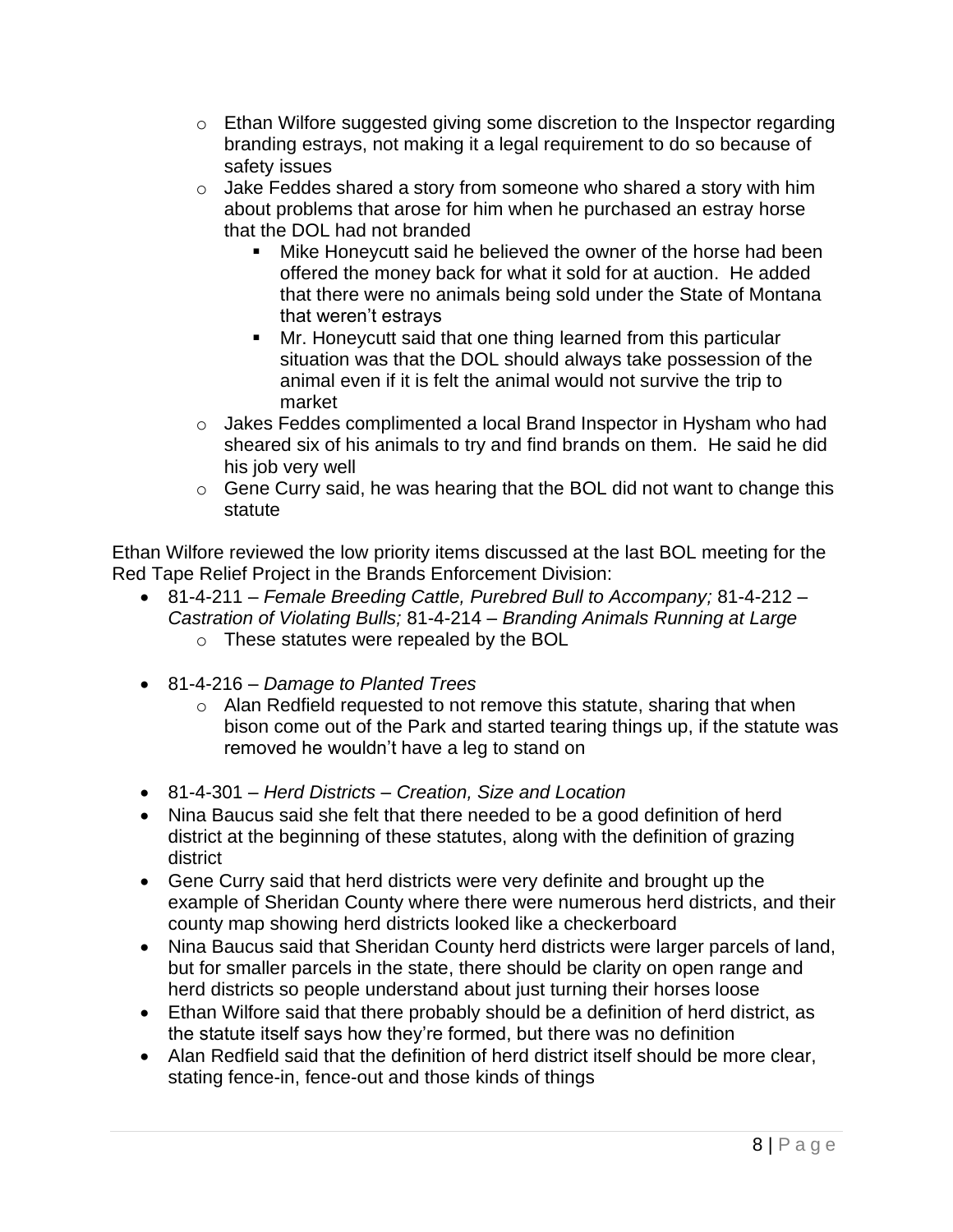• Sue Brown added that there should also be public service announcements to help educate and inform the public about the statutes, especially for people who had come to live in the state in the last 20 years

## (1:45:07) **9:45 AM – Review and Set Priorities for MCA 81-6, 81-7, 81-10, 81-29 and 81-30**

## • **81-6 –** *Livestock Protective Associations*

- o 81-6-3 *Livestock Crimestoppers*
	- Ethan Wilfore said that there were two different sides to the Crimestoppers statutory requirements and whether or not to keep it – one, the program may be a little outdated and has not been the most effective and two, when was the last time a lot of effort had been put into the program
	- Mike Honeycutt said, what does a Livestock Crimestoppers Commission do that can't be done by the BOL directly – program services, rewards and compensation for reports of crimes
	- Mr. Honeycutt added that most of the things that the Livestock Crimestoppers Commission does needed to come back to the BOL for approval, and so, it could be an unnecessary layer of government
	- Gene Curry said that the calls made to Crimestoppers were not confidential anymore unless the caller had a blocked number, because the number pops up on his screen
	- **Ethan Wilfore said he was not aware of any crimes really being** reported to Crimestoppers since he had been employed by the DOL, but that he had received numerous complaints and tips on his personal office phone
	- Mike Honeycutt said that even repealing the Livestock Crimestoppers statute should not do away with a tip line where people could report anonymously. He said the real issue was whether or not there should be a Livestock Crimestoppers Commission or just leave their duties to the BOL
	- Gene Curry said it looked like the statute might be a little bit redundant, and that it didn't need to be brought back before the BOL until it was proposed to have legislation to eliminate it
	- Tom Rice said that Livestock Protection Committees were well received and were working well

## • **81-10 –** *Horse Owner Amnesty*

Ethan Wilfore said these statutes were relatively new and that there had not been rules or fees established as of yet. He suggested that an analysis be done of the fees and make rules in regard to Horse Owner Amnesty

- o 81-10-102 *Horse Owner Amnesty for Horse Transferred to Department*
	- Nina Baucus questioned the section of the statute that said the person surrendering a horse to the DOL under the provisions of this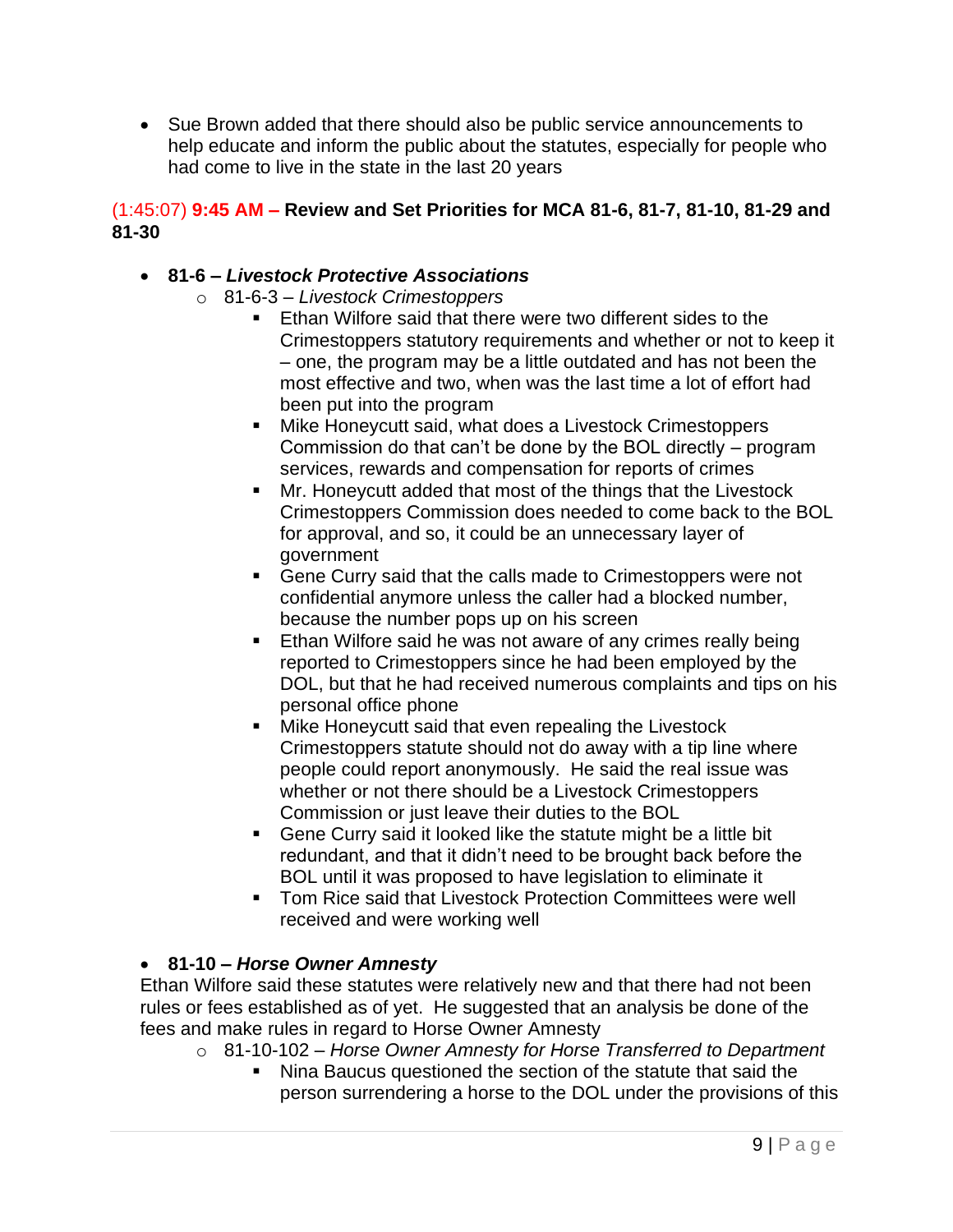section may not be charged with or prosecuted for cruelty towards animals

- Mike Honeycutt explained that a lot of statutes like this one were passed around the country during a real strong drought time to encourage people if they could no longer care for those horses to turn them in and be free of any criminal prosecution. He added that it was up to the Sheriff's Office as the Animal Officer of the County, under Title 7, whether or not they wanted to pursue that, but that the horses could be turned into the DOL without penalty from the DOL
- Gene Curry said that with no rules set in place for a fee on this statute, the DOL was leaving itself sticking out to a fairly sizable liability.
- Mike Honeycutt explained that an estray fee was in DOL rules, but, an amnesty fee was not, and if a person turned in a horse they could prove they owned for amnesty, the DOL could not charge them for care of that horse because no fee had been established in rule
- Gene Curry said he would like to make it a high priority to get some fees and rules established around this statute before spring
- Jake Feddes said he would like to see the statute not just cover horses because other animals could be abused as well

#### (2:06:05) **10:06 AM RECESS**

#### (2:06:06) **10:22 AM RECONVENE**

## **NEW BUSINESS (Continued)**

(2:06:06) **10:22 AM**

## (2:06:06) **10:22 AM – RED TAPE RELIEF PROJECT (Continued)**

## (2:06:30) **10:23 AM – Review and Set Priorities for MCA 81-6, 81-7, 81-10, 81-29 and 81-30 (Continued)**

Brian Simonson, Centralized Services, introduced himself

#### • **81-7 –** *Predatory Animal Control and ARM 32.22 – Vertebrate Pest Control*

Brian Simonson presented to the BOL his suggestions for their review on MCA 81-7- Predatory Animal Control and ARM 32.22 – Vertebrate Pest Control

- o Mr. Simonson said that there were 6 parts to Predatory Animal Control, but that parts 2, 3, and 6 all pertained to county and he suggested county input should be considered before making any changes in them
- o 81-7-101 *Predatory Animal Control - Definitions*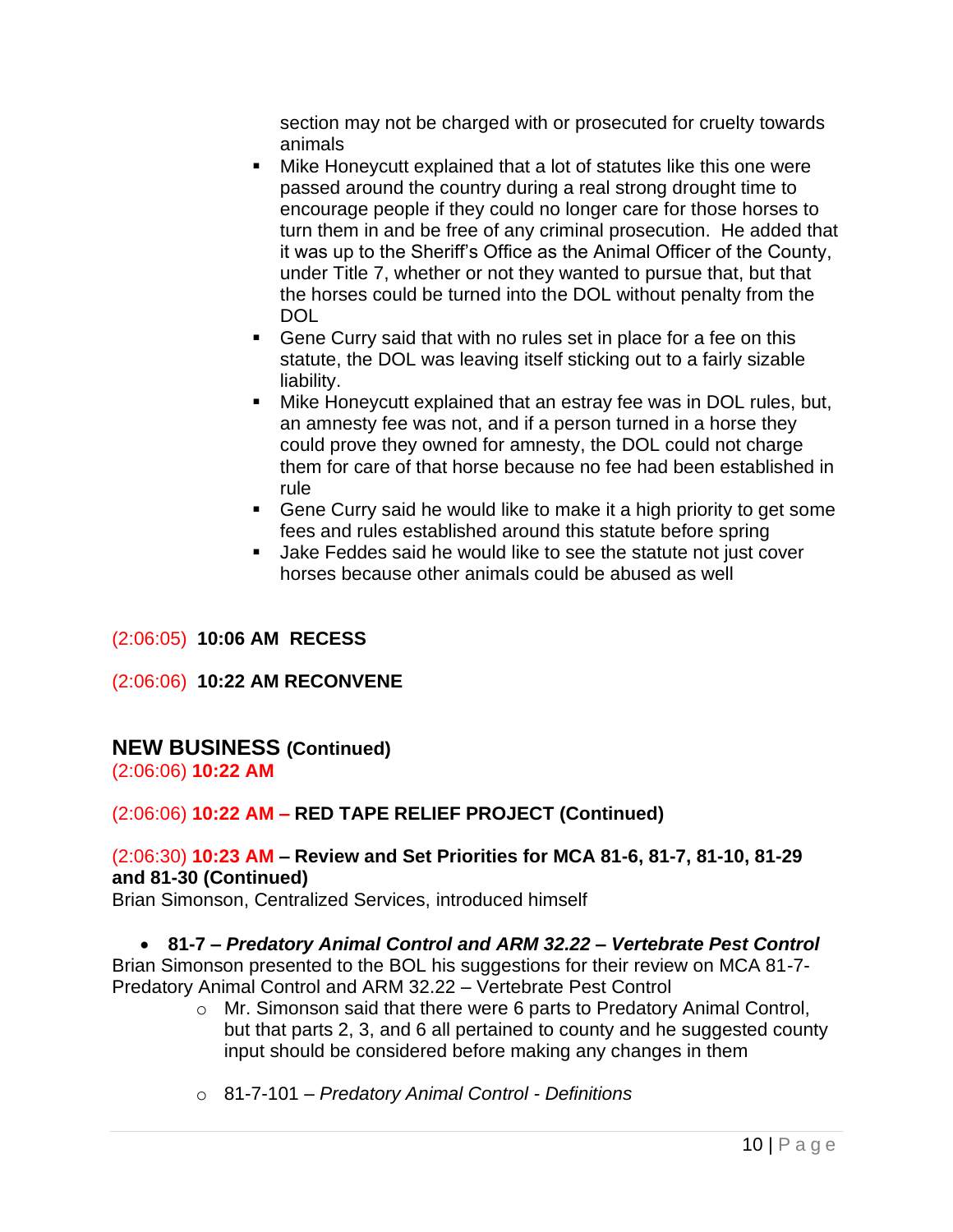- o 81-7-102 *Department to Supervise Destruction of Predatory Animals, Cooperation With Other Agencies, Administration of Money*
- o Mr. Simonson questioned the responsibility of the DOL stated in MCA 81- 7-102, as the DOL did not do bounties and paid Wildlife Services an annual fee to deal with the control and destruction of predatory animals
- o Mr. Simonson suggested softening the language of MCA 81-7-102 that said the DOL shall provide State oversight and administer funding for the destruction and control of predators and animals
- o Jake Feddes suggested changing from the words "the destruction of" to the words "the harvest of"
- o Alan Redfield suggested saying, "control of all predatory animals" and eliminate destruction totally
- o Brian Simonson said he felt that rather than totally eliminating paragraph 2, to keep in there the statement that says that we shall adopt rules applicable, in case the DOL wanted to do any rulemaking at some point in the future. Alan Redfield said to not use the word "shall" but instead to change it to "may"
- o Sue Brown suggested that in paragraph 3 of MCA 81-7-102 to replace systematic destruction wording with possibly the words management and control
- o It was agreed by the BOL to eliminate the words, by hunting, trapping and poisoning operations after the words, predator or animals
- o Alan Redfield suggested changing the hunters and anglers portion of the statute by adding to that, those who donate to the Voluntary Wolf Mitigation Fund
- o Brian Simonson said he did not have any comments on paragraph 4
- o 81-7-103 *Administration of Funds By Department*
- o 81-7-104 *Predator Control Money – Use of Proceeds*
- o 81-7-105 *Disposition of Proceeds from Sale of Skins, Hides and Specimens – Presenting to Museums*
- o Brian Simonson said that in addition to the \$425,000 transfer of fees for predator control, MCA 81-7-104 also said that more per capita fee could be taken for the purpose of protecting livestock in the state against destruction, depredation, injury from predatory animals, which the DOL does not do and he wondered if that portion needed to stay on the books
- o Gene Curry said to leave it there for possible future use, because once it would be done away with, he didn't think the DOL would ever get it back
- o Alan Redfield said that the word "shall" could be changed to "may," and that would protect the DOL budget
- o Gene Curry said that unless hides get back up to \$300 or \$400, it was probably not worth setting the helicopter down by Wildlife Services to pick them up and wondered if MCA 81-7-105 should be eliminated or left as a tool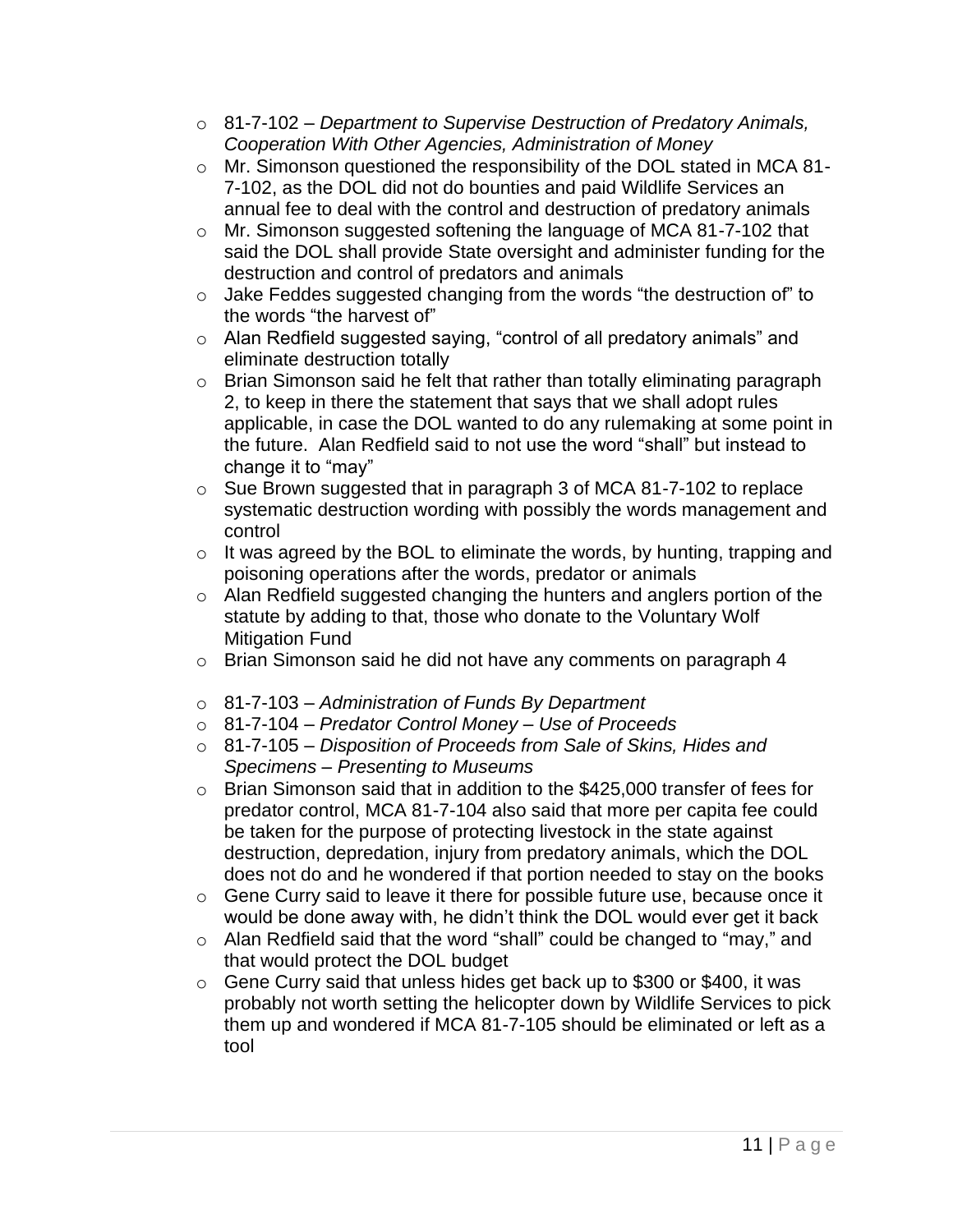- $\circ$  Brian Simonson said that in MCA 81-7-103, he eliminated the sentence talking about traps and poisons and just had it say, the Department shall extend the funds for predatory animal control
- $\circ$  In MCA 81-7-104, Mike Honeycutt explained that what the statute was saying was that all the money made available in that account get allocated, get spent for that purpose
- $\circ$  Jake Feddes said that possibly at the next BOL meeting, it could be discussed whether or not to define what the word "control" means in the statutes
- o Brian Simonson said he had eliminated MCA 81-7-105, but changed his thought pattern to keep all of our tools in the toolbox. Gene Curry added that leaving it was not detrimental to what they were doing now
- o Mike Honeycutt explained that the DOL had not been getting any specimens and so they were not breaking the MCA 81-7-105 statute because there were none to deal with
- o 81-7-106 to 81-7-110 *Reserved*
- o Brian Simonson said that the last sentence in parentheses under section 3 needed to be eliminated, the law pertaining to \$350,000, a temporary law there that needed to be made permanent
- o Alan Redfield said that all statutory appropriations were supposed to have a sunset on them to make sure they get re-evaluated
- $\circ$  It was decided by the BOL to make no changes at all to MCA 81-7-106
- $\circ$  MCA 81-7-107 MCA 81-7-110 were not changed because they seemed to refer to counties. It was requested that possibly Tom Price could have MACO review those
- o 81-7-111 *Evidence of Killing by Bounty Claimant/81-7-112 -Bounty Inspectors*
- o No changes were made to either statute
- o 81-7-113 *Claim for Bounty*
- $\circ$  The statute required that the affidavit must be on forms prescribed by the Department and contain information the Department required and Brian Simonson said that even though the DOL did not have any forms, it was a minor thing and could just stay as it was
- o 81-7-114 *Certificate and Record of Sheriff*
- $\circ$  Brian Simonson said that there were no changes he made because of no reference to the DOL, but said to ask MACO to preview it
- o 81-7-115 *Duty of County Clerk*
- o Brian Simonson said that there was no reference to the DOL except that the County Clerks were required to send a report and statement to the Department on or before the 20<sup>th</sup> of each month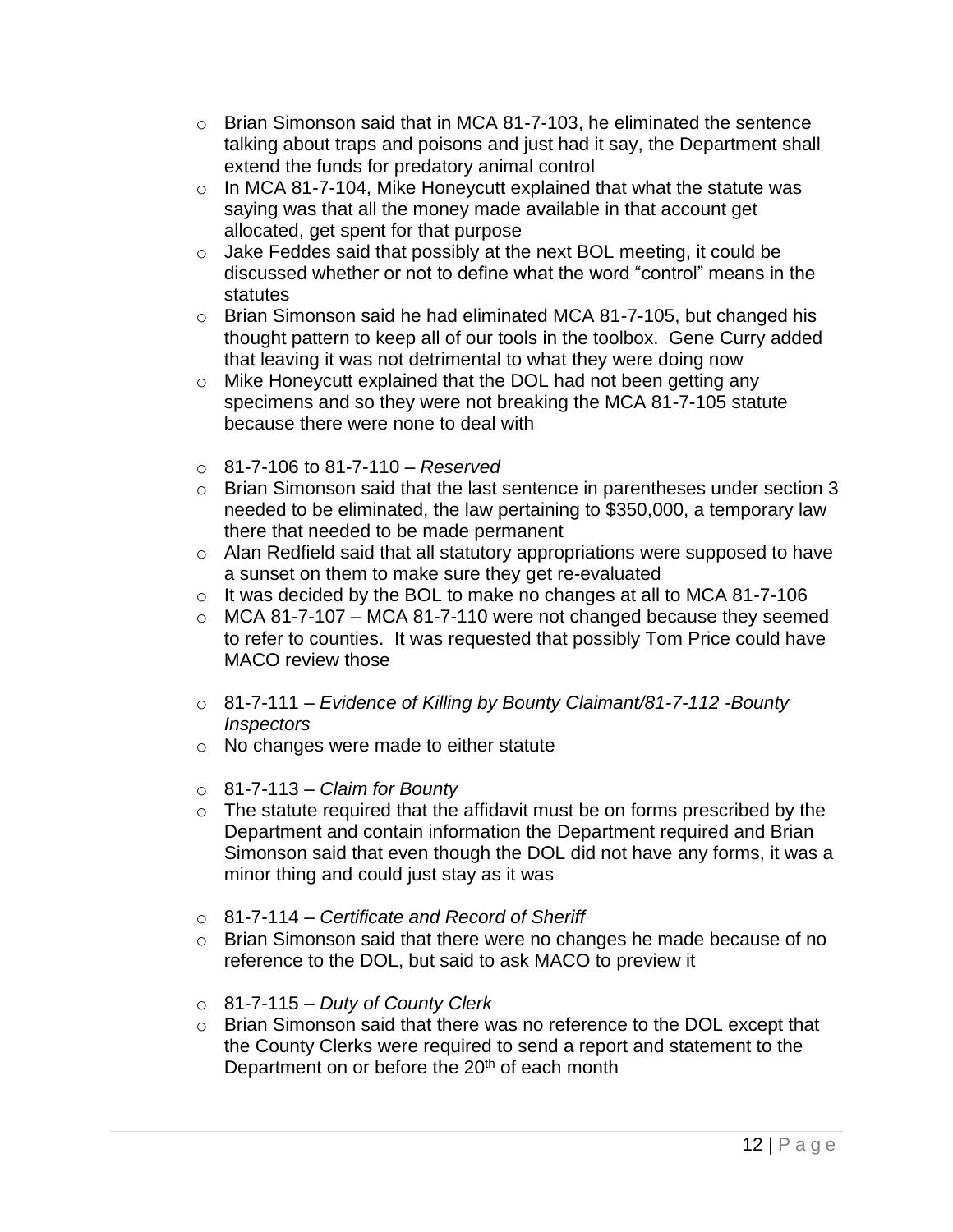- $\circ$  Tom Price said he would ask a Garfield County Commissioner their ideas on that
- o When Gene Curry said he thought a lot of the statutes would go away after the counties looked at them, Tom Price said that he would say to leave them on the books so they would be available
- o 81-7-116 *Bounty Claims and Certificates to be Filed with Department*
- o Brian Simonson said he eliminated this one
- Mike Honeycutt said for the sake of expediency that all of those statutes tied back to the record with the Sheriff or Clerk, the DOL could not take any action on. But, if the County Commissioners said to get rid of them, then the DOL could get rid of theirs at the same time
- Gene Curry said that the two statutes talking about skins, sales of skins and furs and presenting them for a bounty should be combined, not eliminated
- Nina Baucus asked, regarding MCA 81-7-201, if the DOL could get names and addresses of those persons who get a fee imposed on them by the county for their livestock for per capita fee notices. Mike Honeycutt said that the county had, in the past, asked the DOL to provide our information to them
- Brian Simonson said he had no changes in all of Part 2 or all of Part 3
	- o 81-7-401 *Killing of Dogs Harassing, Destroying or Injuring Stock*
	- o Nina Baucus questioned whether guard dogs needed to be included in this statute. Greg Wichman thought yes, to add them on number 4
	- o Greg Wichman said that even though he, as the owner of his guard dogs, was not in sight, they were still under his direction
	- o 81-7-402 *Liability of Owner of Dog for Damages to Livestock or Poultry*
	- o No changes were made to this statute
	- o 81-7-403 *Dogging Livestock*
	- o Mike Honeycutt explained that this statute was to safeguard against someone making an argument that their dog was on public land

#### • *81-7 Part 5 – Aerial Hunting of Predatory Animals*

Brian Simonson said he had no suggestions regarding eliminating the requirement that the aerial hunter's plane be licensed with the Department of Transportation and that the aerial hunter was required to have 200 flight hours. Alan Redfield said that if your plane was registered to the State of Montana, it was already done

- o 81-7-501 *Aerial Hunting Prohibited-Exceptions, 81-7-502 – Rulemaking Authority*
- o Brian Simonson said he had no suggested changes for MCA 81-7-501 or MCA 81-7-502
- o 81-7-503 *Residency Requirement*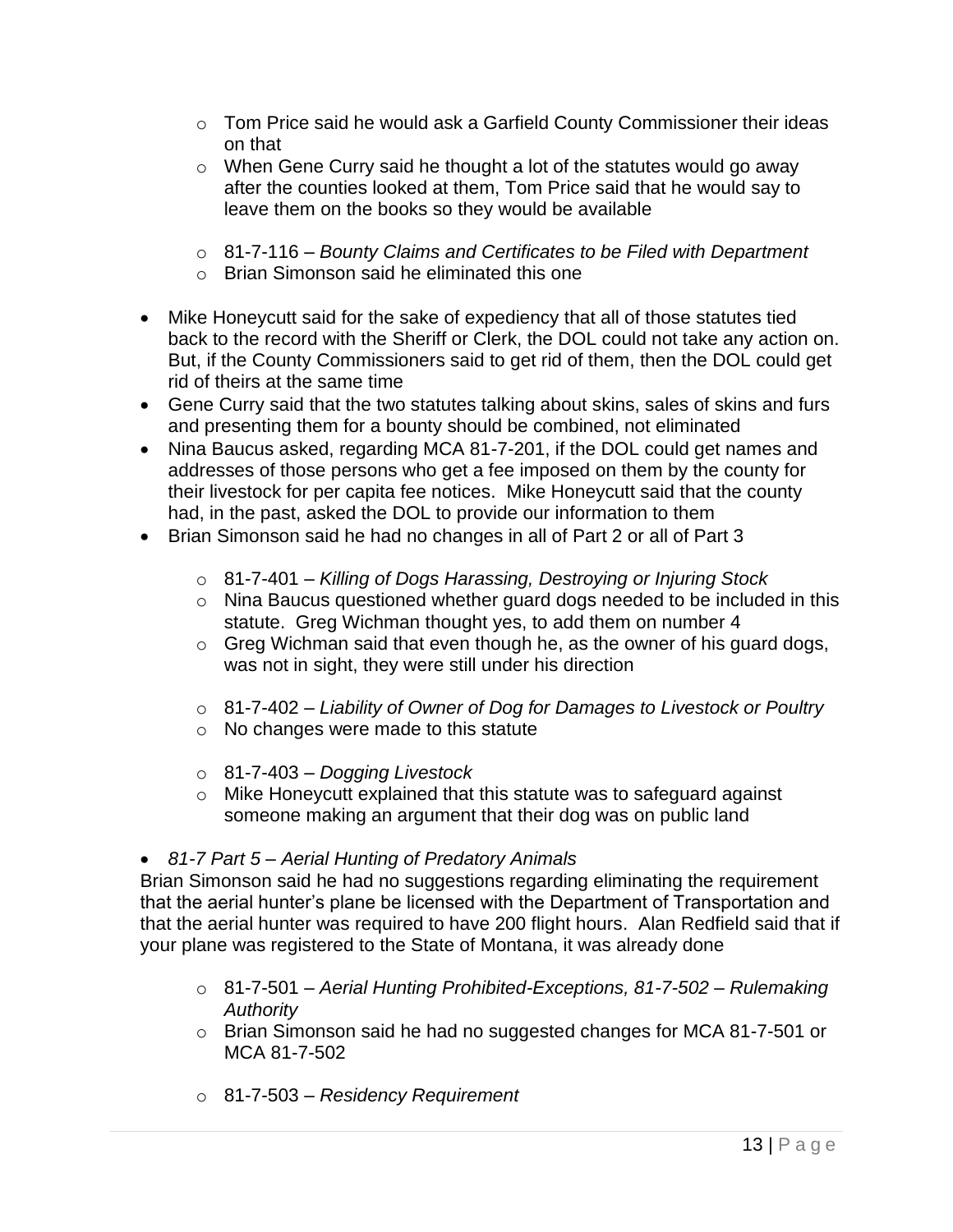- o Brian Simonson explained that the DOL tried to get this statute changed in 2019 to bring in more out-of-state aerial hunters, but, it didn't move forward
- o Alan Redfield said that if MCA 81-7-503 were eliminated, MCA 81-7-501 would still be in place that the aerial hunters were registered, but you're just not limiting who could do it. The BOL decided to scrap MCA 81-7-503
- o 81-7-504 *Duration of Permit-Fee*
- o Brian Simonson explained that the statute said the permit duration was not to exceed three years, but, the DOL rules duration was annual, and so he saw no reason to change the statute
- o Mike Honeycutt addressed the \$2,500 fee saying that in 2019 the fee issue was brought before the Legislature because it was open-ended and that exceeded the administrative costs for the program and so the DOL requested there be a cap put on it and that the money be used for Wildlife **Services**
- o 81-7-505 *Resident Landowners Authorized to Aerially Hunt Over Their Own Lands Without Permit - Conditions*
- o Brian Simonson suggested one grammatical change and also told the BOL that he did not think that there were any landowners reporting to the DOL that they were aerial hunting over their own land. Mike Honeycutt said, why would the DOL regulate or ask people to give reports about what they do over their own properties
- o Mike Honeycutt said it would be simpler to just say that any landowner that's a resident in Montana may engage in aerial hunting of predatory animals over that person's land without a permit
- o 81-7-506 *Prohibition Against Harassing Livestock*
- $\circ$  It was pointed out that this statute had basically the same wording as MCA 60-7-201, a Department of Transportation statute and that they were the ones regulating it
- o Mike Honeycutt explained that the penalty for harassing livestock using a DOL aerial hunting permit was that the permit could be taken away by the DOL
- o Nina Baucus suggested that possibly drones should be addressed in this statute. Mike Honeycutt said that drones would be more in violation of Department of Transportation codes

No changes were suggested for MCA 81-7-506 to MCA 81-7-512

- *81-7 Part 6 – County Petitions for Cattle*
	- o Nina Baucus questioned whether sheep should be included in the petitions. Mike Honeycutt said that sheep were covered in Part 3
	- o Gene Curry said that for the next BOL meeting, if there was anything that the BOL didn't feel comfortable with, the statute would be revisited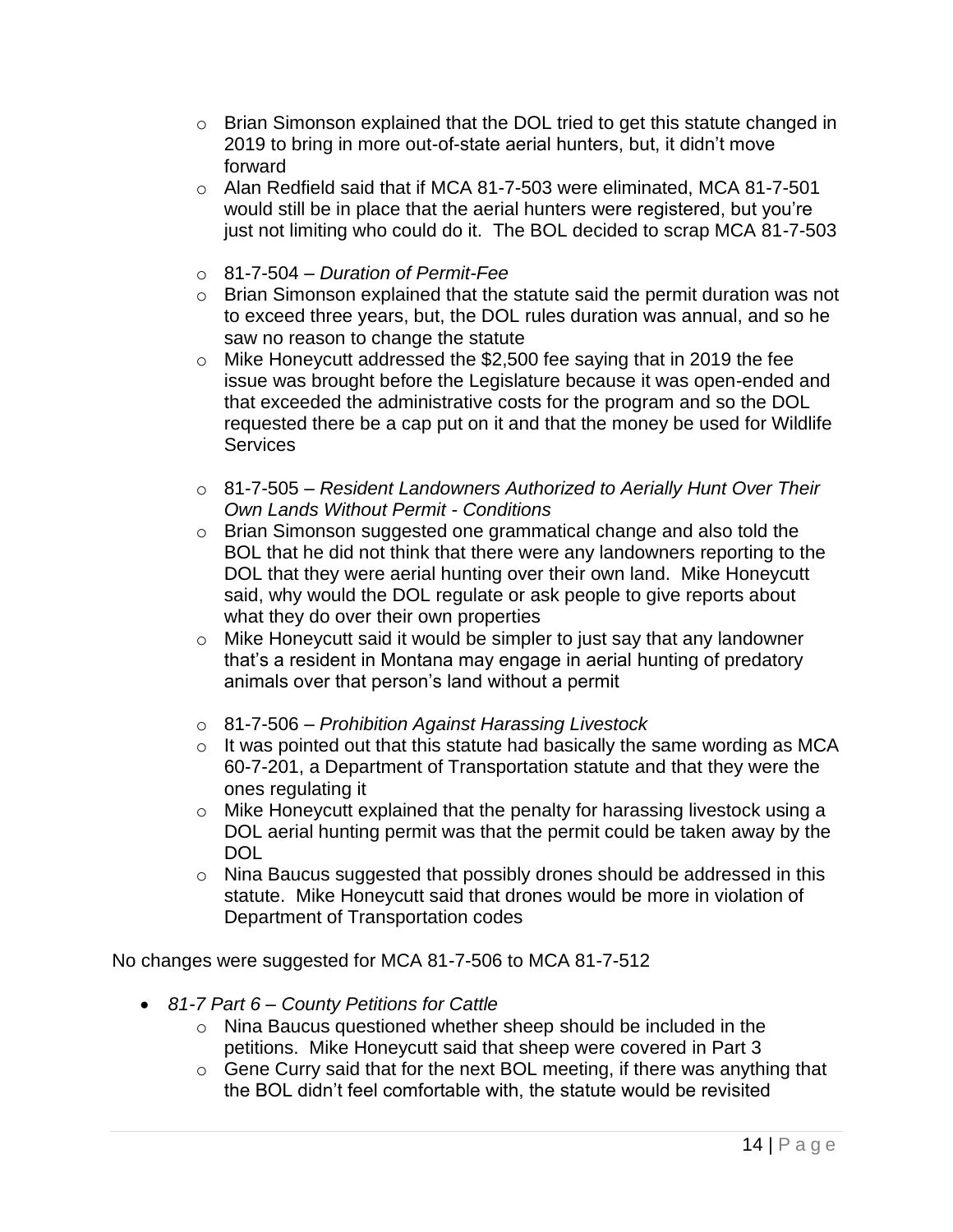## **ARM 32.22 –** *Vertebrate Pest Control*

Brian Simonson said there were six rules that pertained to aerial hunting

- *32.22.101 - Purpose and Scope*
	- o Brian Simonson said he didn't see anything to change on this rule
- *32.22.102 – Issuance of Permits*
	- o Brian Simonson said this was where the Department of Transportation requirements came into play and that he would like to eliminate all of section 2 and 3 because he thought those were requirements for pilots
	- o Mike said that 3 could go away after you get the statute
	- $\circ$  Jake Feddes said that you could fly a drone on your own property, but not over 400 feet in the air, and said it was faster for him to do that than to get the horse
	- o Gene Curry asked that the BOL work on wording of this rule that would fit drones and bring it to the next BOL meeting
- *32.22.103 – Duration of Permits*
	- o Brian said he didn't change this rule as aerial hunting permits for the DOL were valid for 12 months. Alan Redfield said to leave it
- *32.22.104 – Restriction Upon Use of Permit* o It was decided to leave the original two sentences and eliminate section 2
- *32.22.105 – Required Semi-Annual Harvest Reports*
	- o The BOL decided to change the Semi-Annual Harvest Reporting to Annual Harvest Reporting
- *32.22.106 – Revocation, Suspension or Modification of Permit* o The BOL decided to make no changes to this rule
- **81-8 –** *Beef Promotion and Marketing*
- *81-8-901 – Powers and Duties of Department - Contract*

Brian Simonson said that he had reached out to the Beef Council to discuss with them about modifying how the payments collected by Livestock Inspectors should be handled

- Mr. Simonson explained that he had also spoken with the Department of Administration who said the money was the Beef Council's money, so they did not have a problem with the idea that the DOL send it directly to the Beef Council or deposit it in the Beef Council's banks
- MCA 81-8-901, however, prohibits the DOL from doing that and says that the money collected by DOL employees must be deposited in the State treasury
- Mike Honeycutt said that the money is collected by DOL employees, gets deposited into the DOL account and then a reconciliation is done to get it into the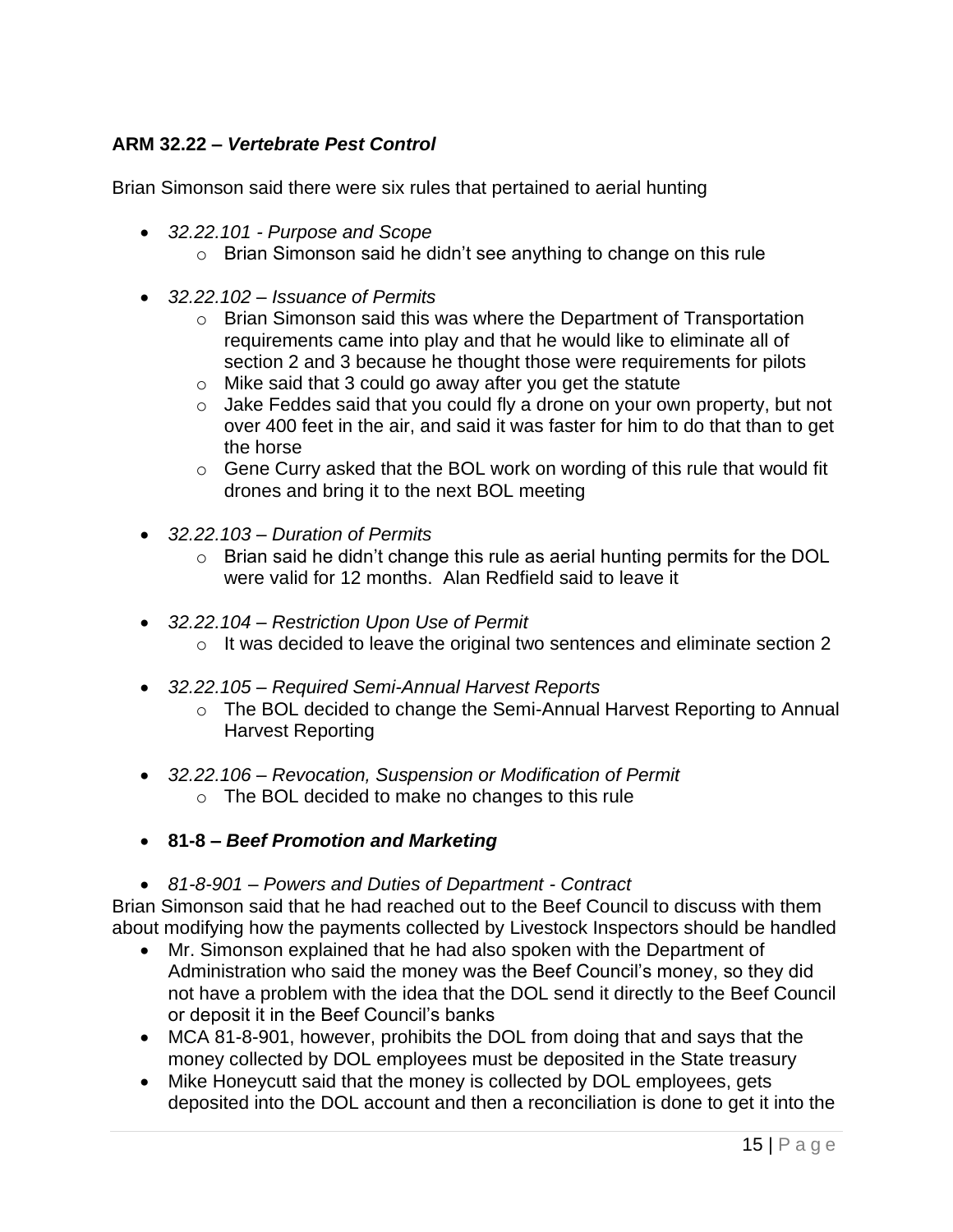Beef Council's hands, all of which could take a couple weeks from the time it was first collected

- So far, the Beef Council had not gotten back to the DOL on their thoughts about the change
- **81-29 –** *Resource and Property Protection (Feral Swine)/81-30 – Protection of Farm Animals and Research Facilities*

Dr. Marty Zaluski said that the feral swine statute was a good one and he thanked Alan Redfield for what he had done already on it when he was in the Legislature

• Dr. Zaluski said they would like the portion of the statute removed regarding somebody taking swine on their own property at first sighting, but probably didn't want to open it up and have it changed by the Legislature for the worse. So, he said there were no recommendations by them at this time

## (3:43:42) **12:00 PM – UPDATE ON YELLOWSTONE NATIONAL PARK BISON EIS**

Mike Honeycutt reported that Yellowstone National Park (YNP) would potentially be revisiting their Environmental Impact Statement (EIS) on bison:

- o The last time the EIS was revised was around the year 2000, Mr. Honeycutt said, and added that they had some lawsuits come their way, challenging such an old EIS. He said that in 2015 they tried to move a new EIS forward, but it was abandoned
- Mr. Honeycutt said if YNP decided to move forward with revisions, they would, sometime in the near future, publish a notice of intent with alternatives in it and then the public would have a window of time to make public comments on the changes

#### (3:45:20) **12:02 PM – EXECUTIVE OFFICER EVALUATION**

Gene Curry requested that the Executive Officer Evaluation be done in two Executive Sessions, the first one with just the BOL and then another with the BOL and Mike **Honeycutt** 

## (3:45:58) **12:03 PM EXECUTIVE SESSION**

#### **1:25 PM RECONVENE**

#### **1:25 PM LUNCH**

(3:46:02) **1:45 PM RECONVENE**

# **PREDATOR CONTROL**

(3:46:05) **1:45 PM**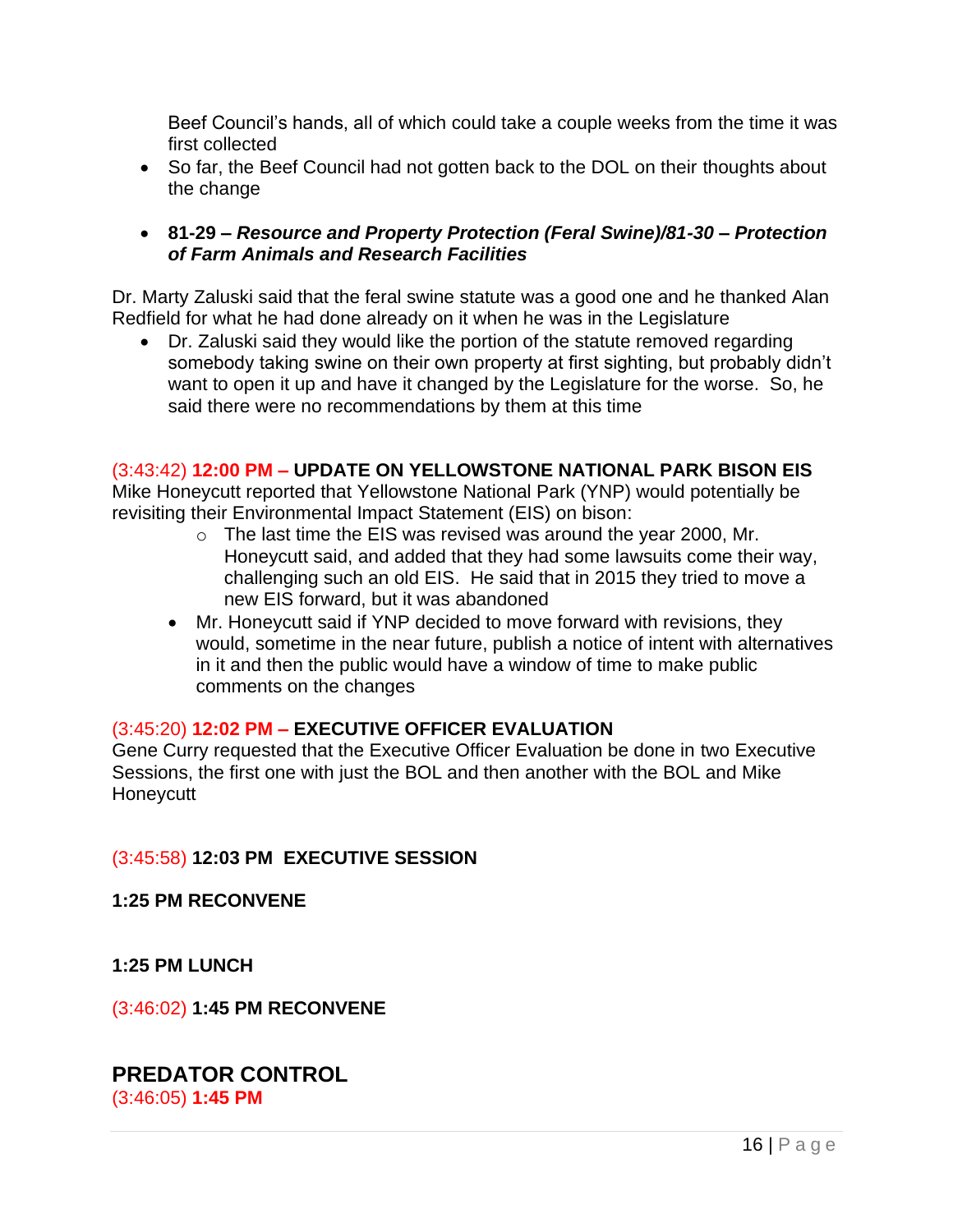## (3:46:05) **1:45 PM – UPDATE ON ACTIVITIES OF USDA WILDLIFE SERVICES (Presented by Dalin Tidwell, Montana State Director)**

Gene Curry called for Dalin Tidwell, State Director for the USDA Wildlife Services program in Montana, to introduce himself

## (3:46:38) **1:45 PM – Update on Status of Helicopter Purchase from USDA**

Dalin Tidwell gave an update on the DOL helicopter purchase from USDA:

- Mr. Tidwell reported that modifications to the recently purchased helicopter (Tail #N58765) were going well
	- $\circ$  The high skid gear had been ordered and delivered, a significant purchase in the \$20,000 range, and that mechanics were getting started on it
	- o A wire strike kit had been ordered
	- o There was a good trail on getting a new console ordered
- According to Mr. Tidwell, the maintenance mechanic agreed that April would be a good time to shoot for having the modifications complete and the new helicopter ready to fly
- Mr. Tidwell thanked Evan Waters for getting the \$100,000 maintenance and modification deposit sorted out and that they were still tracking the check for that on their end
- Mr. Tidwell reported that the DOL's other helicopter, 95 Tango, had been in the shop to do routine maintenance and a transmission overhaul on a timed part, but was out of the shop and on a flight that day

Dalin Tidwell asked for clarification on the \$425,000 figure that Brian Simonson had mentioned earlier for Wildlife Services, as the operating budget agreement that they work with was \$369,947:

- Mr. Honeycutt explained that first, both insurance and predator control funds for three non-participating counties (Powder River, Carter and Richland) were taken out of the \$425,000 predator control funds
	- o Mr. Honeycutt said that insurance for the new helicopter had been secured

#### (3:51:45) **1:50 PM – General Updates**

Dalin Tidwell reported that USDA Wildlife Services had an opportunity to participate in the recent Bovine TB surveillance operation:

- Initially, according to Mr. Tidwell, Montana FWP asked if they would collect coyote samples for testing
- Mr. Tidwell said that through USDA's National Wildlife Disease Program, Wildlife Services was able to get some of the 12 hours of flight time paid for the coyote collection and also a commitment to use their Wildlife Disease Biologist on the project
- Montana FWP paid for four hours of flight time and USDA's National Wildlife Disease Program paid for eight flight hours and the ground and travel expenses for the project that took place on December 15 and 16, 2021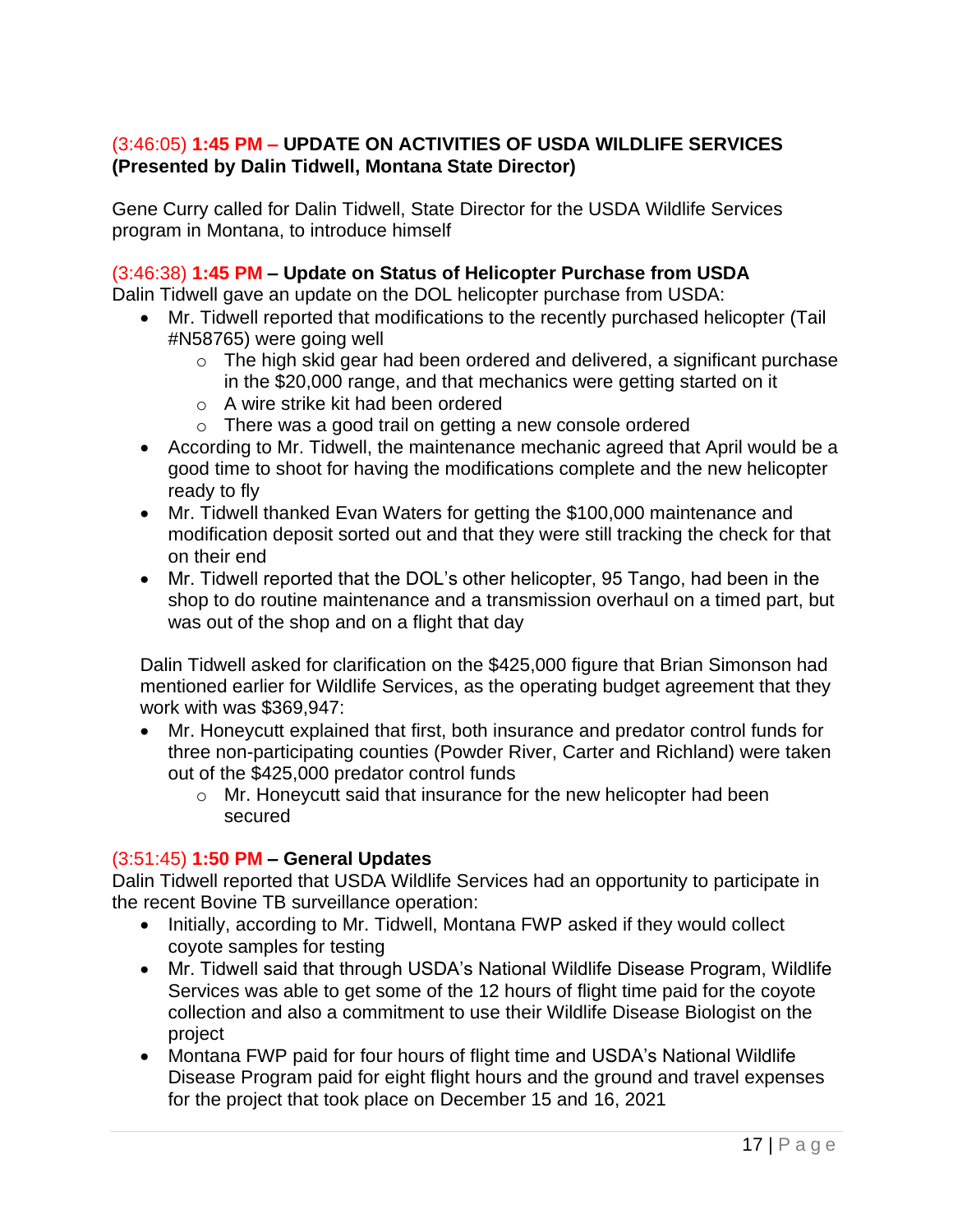- A total of 75 coyote samples were collected by USDA Wildlife Services
- Mr. Tidwell explained that "flight time" included the pilot's salary, the fuel cost, some maintenance and extra ground support

Dalin Tidwell finished out the general updates for USDA Wildlife Services:

- Agreements with the DOL had been signed and things were moving forward on them
- The Grizzly Bear US Fish & Wildlife Agreement had gone through with \$250,000 from them to support the grizzly bear work that USDA Wildlife Services does
- Mr. Tidwell expressed relief that the Federal vaccine mandates had been put on hold, but said that if they hadn't been, they were prepared to accommodate that with no impact at all on the services they offer
- With the warm weather, Mr. Tidwell reported that a grizzly bear had been spotted just two or three days earlier, walking around, just north of Great Falls
- A new Eastern District Supervisor had been hired, Doug Ekberg, who would be starting there on February 27, 2022
- Mr. Ekberg was a Wildlife Biologist who had a lot of good experience, according to Mr. Tidwell, in coyote, bear and mountain lion work. He also had been Acting District Supervisor, exposing him to the work and financial plans and how to work through that process

## (4:401:11) **2:00 PM – Livestock Loss Board (LLB) Predation Claims Report**

George Edwards updated the BOL on calendar year 2021's predation claims:

- The predation claims report showed that the LLB had exceeded, in a calendar year, the most claims ever paid out, with a total of \$304,000. Mr. Edwards added that he was waiting on an appraisal for two horse claims and once those came in, that number would jump up even more
- Mr. Edwards assured the BOL that even though it appeared that the LLB had exceeded their \$300,000 budget, they still had adequate funding to pay claims because the figure he gave was for a calendar year, not for a State budget year
	- $\circ$  The LLB could continue paving claims for quite a number of years before having to seek an increase through the Legislature, Mr. Edwards said, because the LLB had a savings account of rolled over funds that weren't used in previous years
- Mr. Edwards announced that Monday, January 31, 2022, was the due date to apply for Loss Prevention Project grants
- More bears were on the prairie and moving further east, Mr. Edwards said, and he reported that the Havre Daily News had called him to ask what the process was for people to follow, when predations occurred

## **BRANDS ENFORCEMENT DIVISION**

## (4:05:50) **2:05 PM**

Ethan Wilfore, Brands Enforcement Division Administrator gave updates on that Division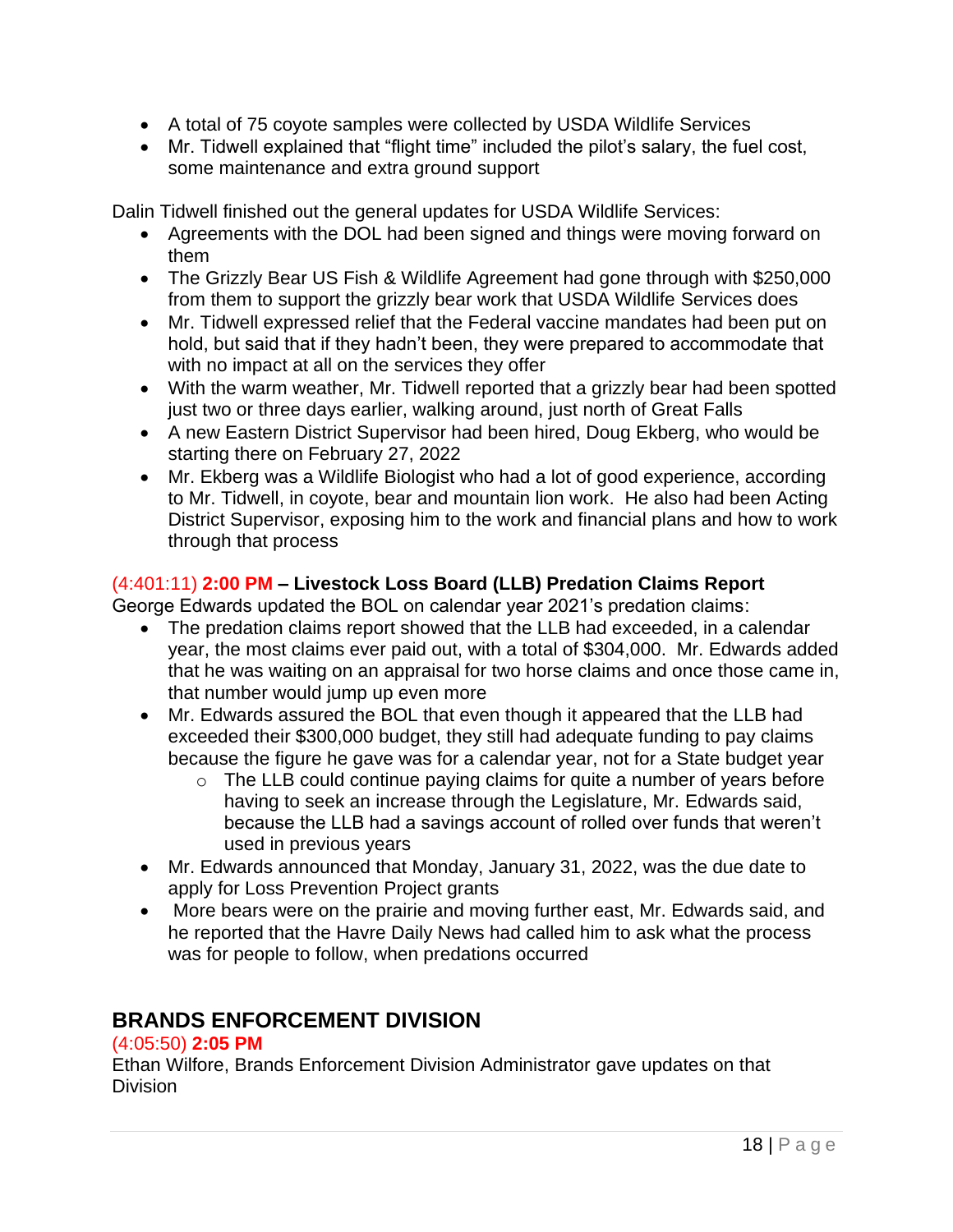## (4:06:00) **2:05 PM – RERECORD**

#### (4:06:00) **2:05 PM – Report Closeout to BOL**

Ethan Wilfore reported that, for the most part, brand rerecord 2021 was done and complete:

- Of the 55,576 brands currently recorded in the state of Montana, 47,663 had been rerecorded, and Mr. Wilfore expected that to possibly go up some if errors were found after housekeeping was completed on the project
- Mr. Wilfore said that in the 2011 there were about 2,000 fewer brands rerecorded, but that the percentage of brands recorded was probably about the same as in 2021, around 86%
- 1,000 new brands were recorded in 2021
- Mr. Wilfore commended the Brands Enforcement Division Helena staff for their efforts on rerecord and the BOL sent their thanks for what they had done
- It was estimated by Mr. Wilfore that about a third of the brands rerecorded, reported that they did not own livestock, but that he would not put a lot of credit to that number

#### (4:10:10) **2:09 PM – REQUEST TO HIRE POSITION**

## (4:10:10) **2:09 PM – Request to Hire for a District 19 Investigator (Custer, Powder River, Garfield Counties)**

Ethan Wilfore requested that the BOL approve the hire for a District 19 Investigator that was currently based out of Miles City

• Mr. Wilfore reported that the current District Investigator, who had been with the DOL around 33 years, was retiring on January 31, 2022

## **MOTION/VOTE**

#### (4:10:46) **2:09 PM**

#### **Alan Redfield moved to approve the hire of a District 19 Investigator in the Brands Enforcement Division. Jake Feddes seconded. The motion passed.**

Mr. Wilfore explained that he thought all District Investigator positions had been posted externally and that the last two positions, District 4 and District 17, were lateral moves, but were the best qualified to fill those positions:

- Currently, Mr. Wilfore reported that there was still a District Investigator position open in Glasgow
- Mr. Wilfore said that District Investigators and the Eastern and Western District Supervisors and the Assistant Brands Administrator were POST-certified. He said even though the POST waiting list was about a year out, the DOL had been able to get into POST, many times, sooner, because of other State agencies not filling their allocated positions

## (4:14:29) **2:13 PM – DISCUSS 2022 MONTANA BOND BOOK (Criminal Penalties)**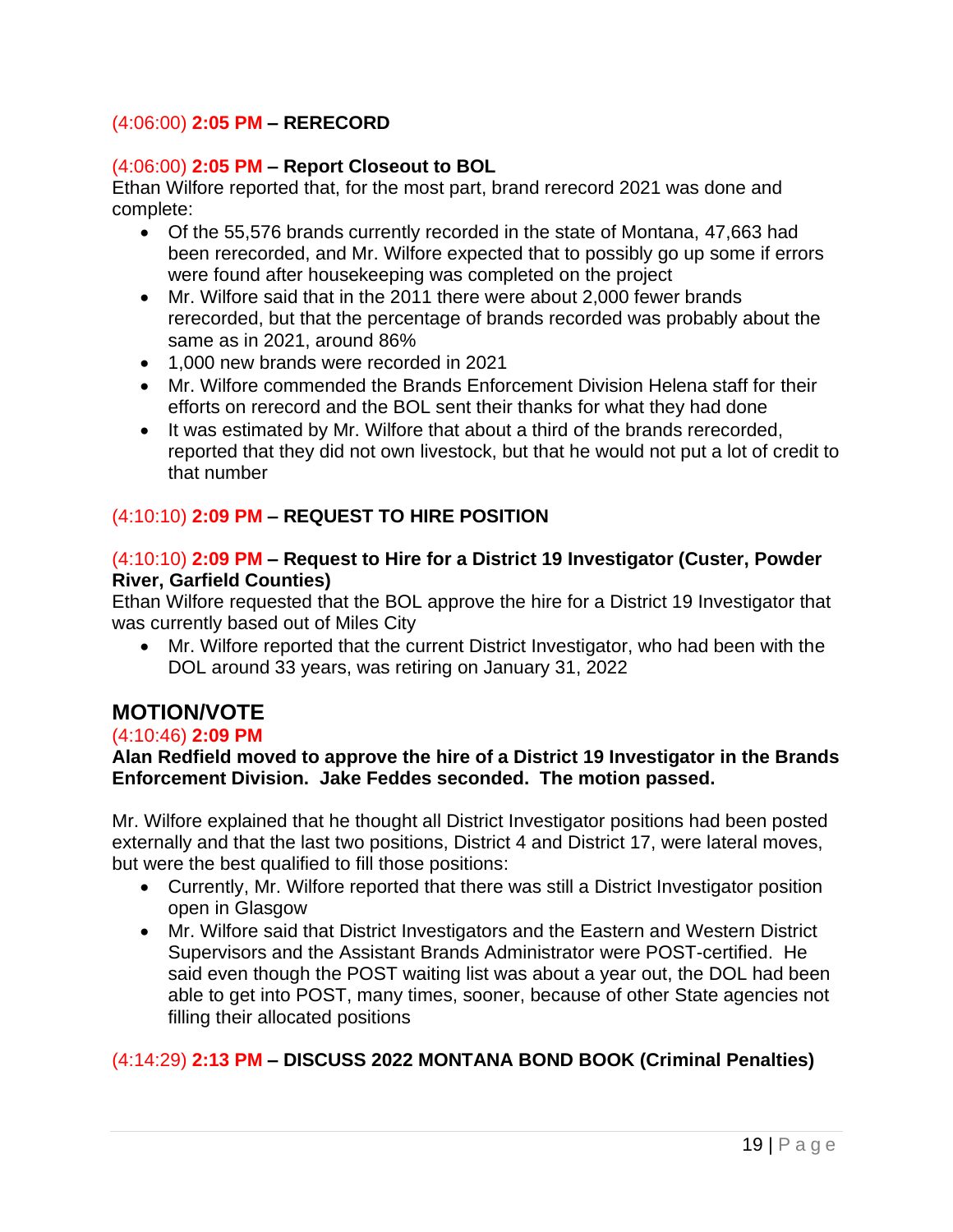The BOL discussed the new State of Montana Bond Book and recommended bond schedule issued by the Supreme Court that Mike Honeycutt had sent a copy of to them a couple weeks earlier:

- Mr. Honeycutt said that the BOL had previously talked about penalties and fines assessed by the BOL and whether or not they were high enough to actually deter a person from committing an infraction again
- It was pointed out by Mr. Honeycutt that the FWP recommended bond for selling, importing or possessing exotic wildlife, under Title 87, was \$1,035. For illegal importation of livestock, under Title 81, the livestock side, was just \$285
- Ty Thomas explained that the bond book was a tool they use and that when writing a ticket, some people chose to pay their bond right away, but, he could write the ticket and put a requirement on there that they must appear before a judge and let the judge decide their fate
	- o When bond money was taken, Mr. Thomas said, many times it went to the Justice of the Peace, who took their monies out of it and then the county took their monies out of it and the rest, he believed, went to the State general fund
- Mr. Thomas said that a few years back, the District Investigator's ability to arrest had been taken away and he would like to see that ability to come back
- It was agreed by more than one of the BOL members to bump up the fines so that the Counties would take the time to process infractions
	- o Mike Honeycutt explained that many of the DOL fines were set in statute and would require the Legislature to change them
- It was discussed for the BOL to look the Bond Book information over and see if there were areas that would be worth delving into for possible change
- At Gene Curry's request, Ty Thomas said he would visit with some County Attorneys to find out the threshold where they think it would be worth their while to process the fines, and would come back with that information for the BOL

# **ANIMAL HEALTH & FOOD SAFETY DIVISION REPORTS**

(4:30:13) **2:29 PM**

## (4:30:26) **2:29 PM - ANIMAL HEALTH BUREAU**

Dr. Tahnee Szymanksi, Assistant State Veterinarian, Animal Health Bureau, introduced herself

## (4:30:35) **2:29 PM – Bovine Tuberculosis (TB) Update**

Dr. Tahnee Szymanski updated the BOL on the status of the Bovine Tuberculosis investigations in the state of Montana:

## • **Blaine County Investigation**

o Dr. Szymanski reported that depopulation of the cow herd in Blaine County was completed and all of those animals had been moved to slaughter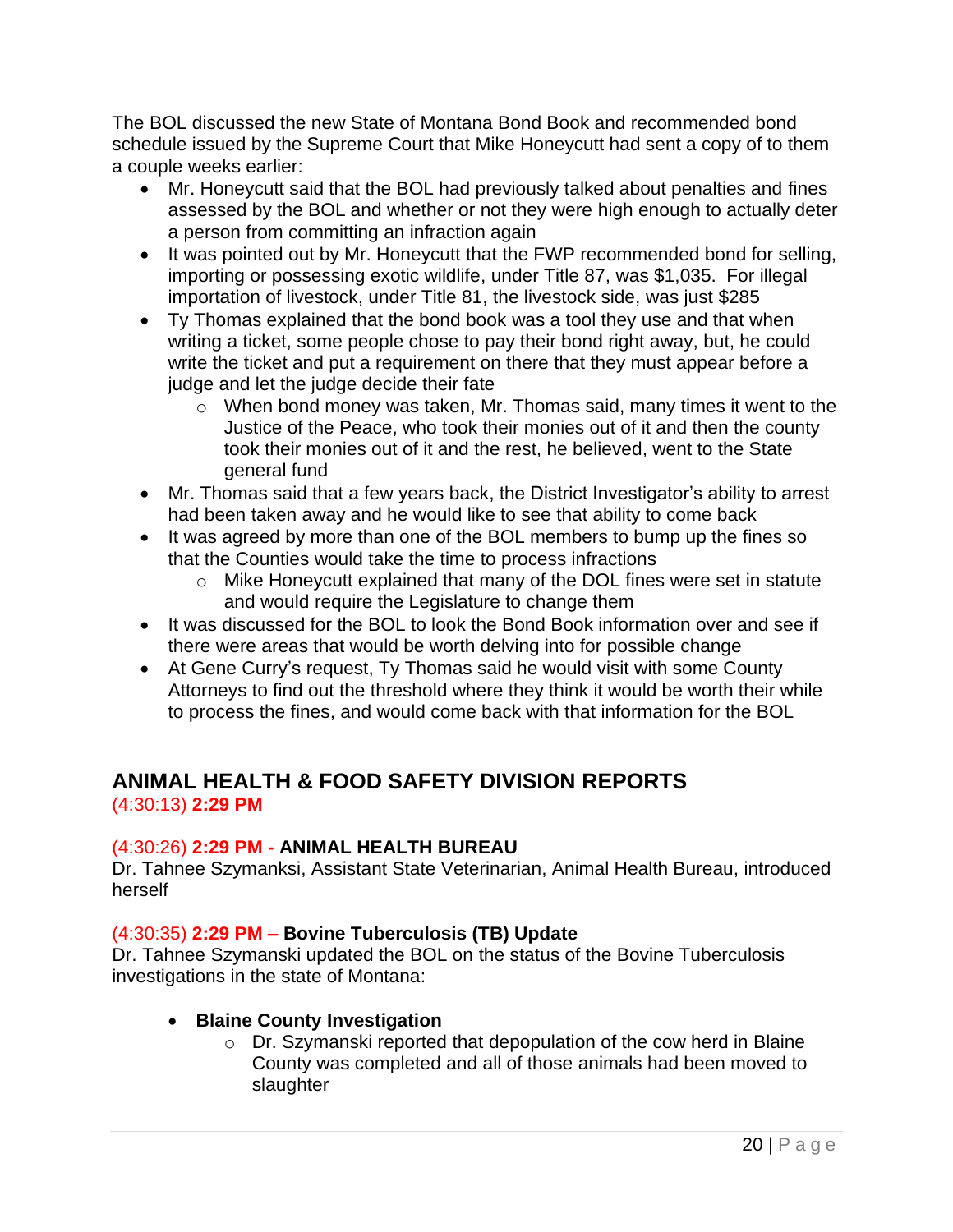- o Out of the approximately 350 head that were moved, one additional infected animal was found at slaughter
- o For the 2021 calves, Dr. Szymanski said there was a slaughter channel for those calves to go into in South Dakota
- o Regarding the epidemiological investigation, there were still 84 herds
	- 26 with no testing requirements
	- 32 that had either completed all their requirements or all of their initial requirements to get them off quarantine. A handful of those would have to come back for a test in 12 months
	- 4 herds were in some phase of testing, waiting on gamma results
	- 10 herds were considered low priority, but, still required tests
	- The DOL still had a small batch of herds they were trying to reconcile to see if they were really associated with the investigation
- o Dr. Szymanski reported that just over 5,000 head had been tested so far
- o 89 caudal fold suspects had gone on to have a secondary test
- $\circ$  There were three gamma-positives two were completed and came out negative; the third was a heavy bred cow that was being allowed to calve out before euthanizing her and collecting tissues
- o The Bovine TB testing, according to Dr. Szymanski, would be winding down with calving season starting because the immune systems of those animals change during that time. Assurance tests would begin then in the fall
- o No results had been received from Montana FWP, Dr. Szymanski said, on the farm or wildlife surveillance studies in the area
	- USDA Wildlife Services had done covote work for wildlife surveillance and also did an on-the-ground trapping effort to try and capture resident mammals
	- Montana FWP would probably take full advantage of the 2022 hunting season to get good deer surveillance
	- Dr. Szymanski said she did not expect to receive results on any of the wildlife surveillance until 2023
- o Dr. Szymanski commented that the Hi-Line producers had been gracious and tremendous to work with in what was a tough year for them
- o Dr. Szymanski said because of the limitations of live animal tests, animals must be tested multiple times over an extended period of time and even then, they weren't perfect tests

## • **Madison County Investigation**

- o Dr. Szymanski reported that the quarantine had been released on the Madison County herd, based on two negative tests, but there were some cultures that were pending
- o 13 animals had tissues submitted for culture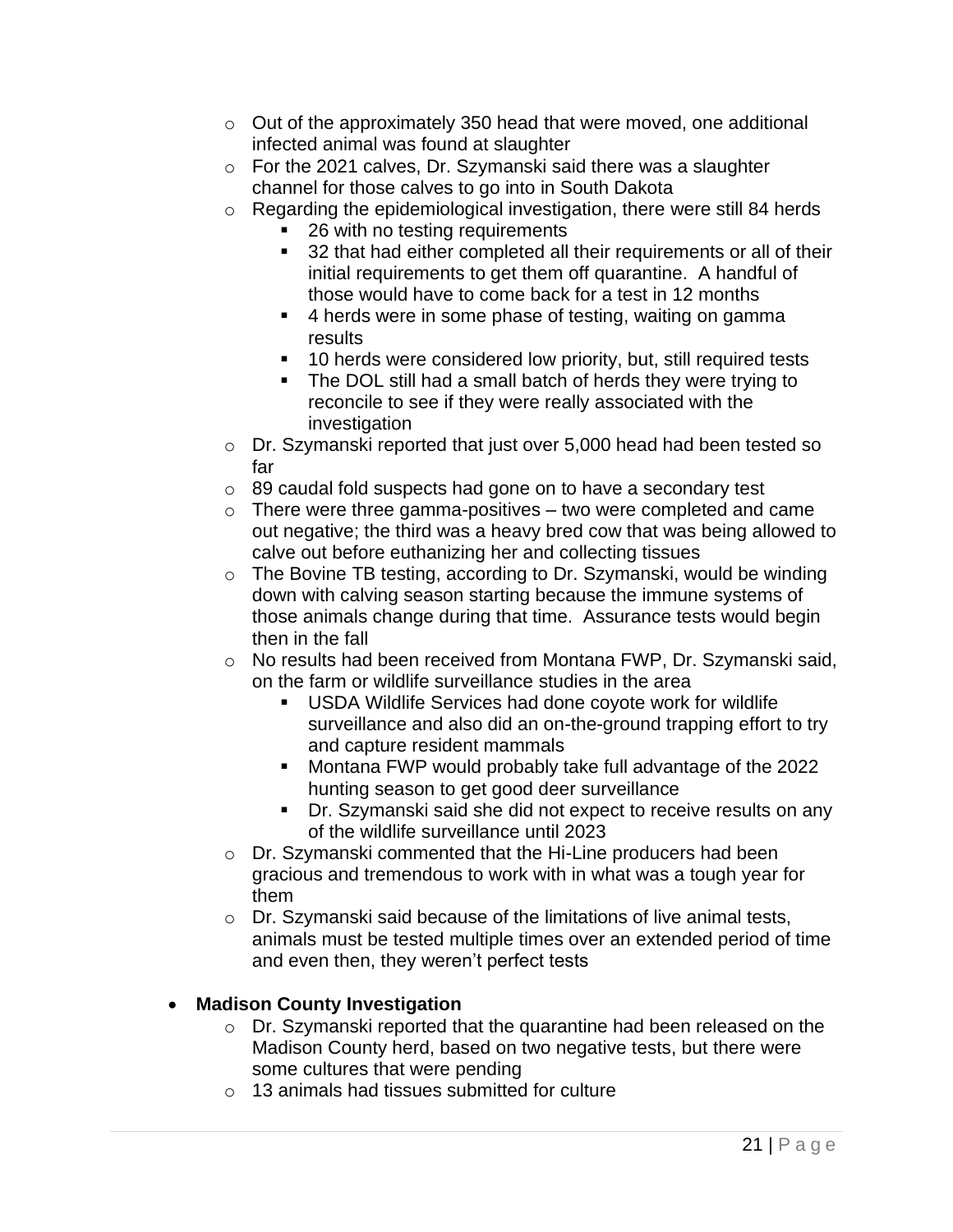- o Results came back two days earlier that they were negative
- o The Madison County herd, according to Dr. Szymanski, would have to come back in 12-18 months for an assurance test

## (4:41:12) **2:40 PM – OUT-OF-STATE/OUT-OF-COUNTRY TRAVEL REQUESTS**

Dr. Tahnee Szymanski reported that she had two out-of-state travel requests for the BOL

## (4:41:20) **2:40 PM – Out-of-Country Travel Request**

Dr. Tahnee Szymanski requested that the BOL approve the travel of Dr. Marty Zaluski to potentially travel to another country as part of a USDA review team:

- Dr. Szymanski said that neither the date nor destination of the travel was known as of yet, but, because of the relatively short turn-around time of being able to give a yes/no to the travel when it was offered, she was requesting that the BOL approve Dr. Zaluski's travel now
- USDA paid for travel, per diem and accommodations while in that country and the only expense to the DOL would be Dr. Zaluski's time, which he said was normally was about a week for these trips
- The subject matter covered during that time, according to Mike Honeycutt, would be learning about international import reviews and how countries get on the list to be able to import into the United States and how that, in turn, eventually affects us here in Montana
- Mr. Honeycutt said that these meetings, when reviewing a country's disease management programs to see if they're acceptable to USDA-APHIS' standards for international import, would not be done by ZOOM; you have to be there and see their procedures, what their controls are and how they are doing things

## **MOTION/VOTE**

#### (4:43:33) **2:42 PM**

**Greg Wichman moved to approve out-of-country travel for Dr. Marty Zaluski to participate in a USDA international program review team to evaluate the administration of disease programs. Jake Feddes seconded. The motion passed.**

## (4:48:56) **2:48 PM – Out-of-State Travel Request for WSLHA Meeting**

Dr. Tahnee Szymanski requested that the BOL approve the travel of up to three individuals to the Western States Livestock Health Association meeting to be held in Bellingham, Washington on June 5-8, 2022:

- Dr. Szymanski said the number of individuals attending the WSLHA meeting would depend on the agenda of that meeting
- Immediately following the WSLHA meeting, a composting exercise was scheduled, and plans were to attend that as well before returning to Montana
- No airfare expenses would be incurred, as the trip to Bellingham was drivable
- Two of the attendee expenses would be funded by cooperative agreement funds; the third attendee would be funded by Animal Health. Estimated cost was approximately \$1,300/person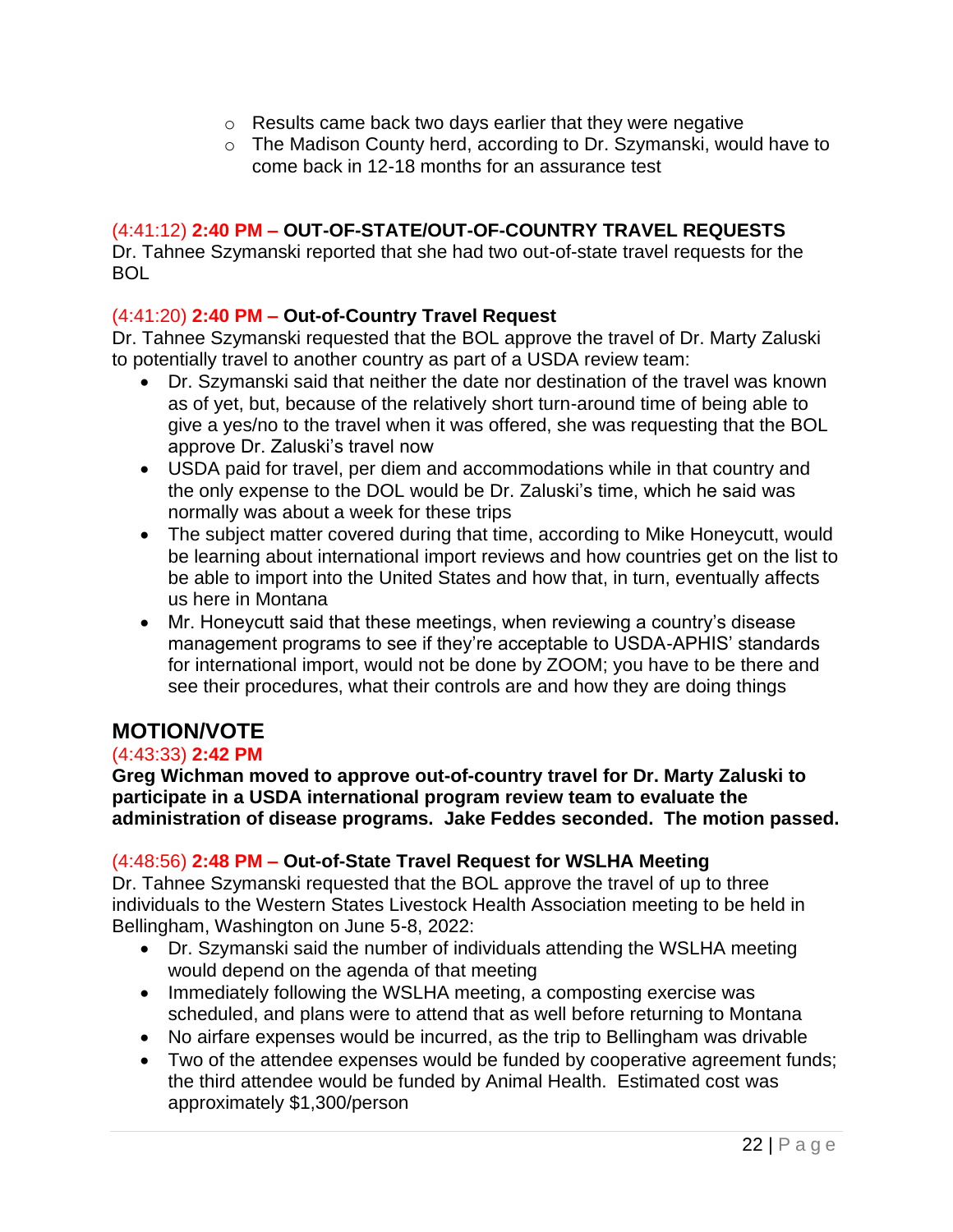## **MOTION/VOTE**

## (4:51:23) **2:50 PM**

**Nina Baucus moved to approve out-of-state travel for up to three individuals to attend the Western States Livestock Health Association annual meeting in Bellingham, Washington on June 5-8, 2022 and a composting exercise the day after. Alan Redfield seconded. The motion passed.**

## (4:52:58) **2:52 PM – Request to Hire Animal Health Compliance Position**

Dr. Tahnee Szymanski requested that the BOL approve the hire of a full-time Compliance Technician:

- Dr. Szymanski explained that the vacated position was half-time and requested that it be reclassified as a full-time Compliance Technician in the Import Office. She said that the Animal Health Bureau had a full-time FTE allocated to do this change
- The half-time position was costing the DOL about \$29,000/year, and the new position would take it up to about \$57,000/year, including salary and benefits and it had been snapshotted into the budget, Dr. Szymanski said
- The requested position would be paid for primarily with per capita funds, with a small component of it being funded with Animal Health fees

## **MOTION/VOTE**

## (4:56:23) **2:55 PM**

**Greg Wichman moved to approve the hire of a full-time Animal Health Compliance Technician in the Import Office. Ed Waldner seconded. The motion passed.** 

## (4:57:20) **2:56 PM – Madison County Brucellosis-Affected Herd Update**

Dr. Tahnee Szymanski updated the BOL on the Madison County Brucellosis-affected herd:

- The first (post index) test of the Brucellosis-affected herd would be completed the following week
- Of the identified adjacents, the majority of those herds had already completed whole herd testing so there was very little additional testing required
- Dr. Liska completed a small group of heifers earlier this week and then a second small herd would be done on Friday of this week, which would take care of all the adjacents associated with the Brucellosis investigation
- The Brucellosis-affected herd would have a test prior to calving and then a test post-calving, and if there were no additional infected animals found, the herd should be able to be released from quarantine at that time

Dr. Szymanski reported that there was an animal that tested non-negative for Brucellosis on Monday, January 24, 2022 in Gallatin County.

• The animal was euthanized and taken to the VDL. After tissues are collected, they will be sent to NVSL with expected culture results to come in about 2-3 weeks.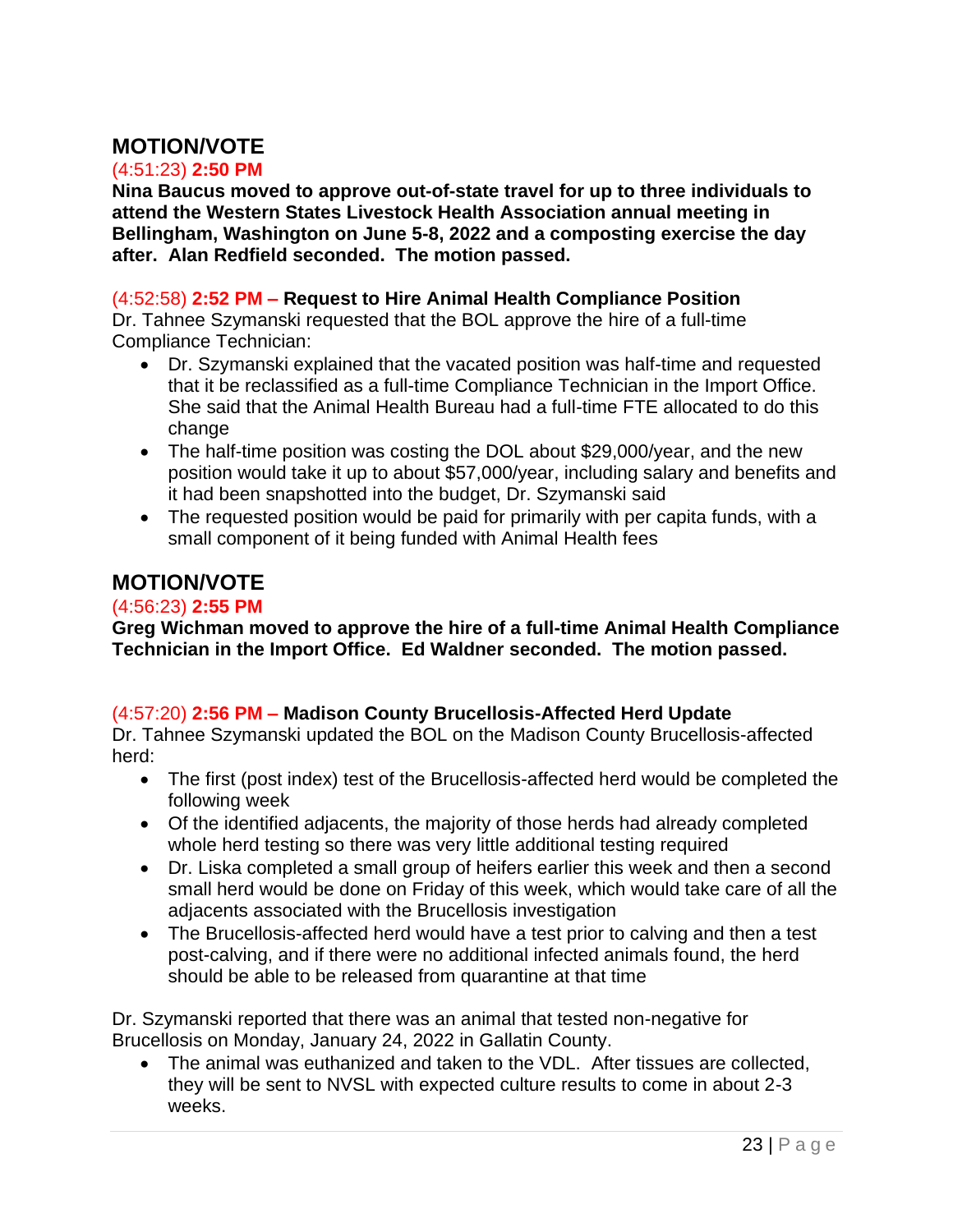## (5:00:07) **2:59 PM – Animal Health Bureau Emergency Preparedness Update**

Dr. Tahnee Szymanski updated the BOL on Emergency Preparedness Activities for the DOL:

- A planned ICS training, a continuation of the one conducted in the summer of 2021, was planned for December 2021, but had been pushed out to March 2022 due to the scope of the TB investigation
- 10 tabletop exercises will be conducted around the Secure Beef Supply Plan, made possible with monies secured from USDA and Homeland Security funding
- The National Pork Board recommended Montana for an upcoming functional exercise
	- o Dr. Szymanski said that the National Pork Board would like to conduct an exercise in five states with a focus on depopulation and disposal this year
	- o The National Pork Board's plan was to bring animals for attendees to go through the actual processes of depopulation and setting up compost on them
- There was a plan for DOL employees to go through a media training exercise, specifically targeting how to communicate with the media and external stakeholders, in the case of a large-scale disease outbreak
	- $\circ$  Mike Honeycutt said that it's not the type of training that a lot of the frontline staff have had, and some BOL members added that they had not had training like that either

## (5:05:58) **3:05 PM – Discussion on Required Transition to Electronic Health Certificates**

Mike Honeycutt said that he had added this discussion to the agenda because Alan Redfield brought it to his attention that there had been discussion happening around it:

- Dr. Tahnee Szymanski said that the DOL had been discussing the transition from paper health certificates or Certificates of Veterinary Inspection (CVIs) to electronic health certificates (CVIs) for around six years
- Starting in 2020, veterinarians were no longer able to purchase paper CVI books
	- o It was hoped, according to Dr. Szymanski, that beginning January 1, 2021, veterinarians would be issuing all CVIs electronically, but, the Montana Veterinary Medical Association (MVMA) requested a delay, and so implementation of that was pushed out to January 1, 2022
- Dr. Szymanski explained that the rationale behind the push to electronic was the searchability and timeliness of that information and the efficiency of having the data put once into the system
- Explaining how the transition to electronic has been, Dr. Szymanski said that in 2020 about 23% of the 22,000 export certificates issued were paper; in 2021, 3% of the export certificates were paper; in 2022 just four paper export certificates had been received, for a total of .033%
- During a recent MVMA meeting, Dr. Szymanski said that veterinarians shared their most commonly heard concerns regarding the transition from paper to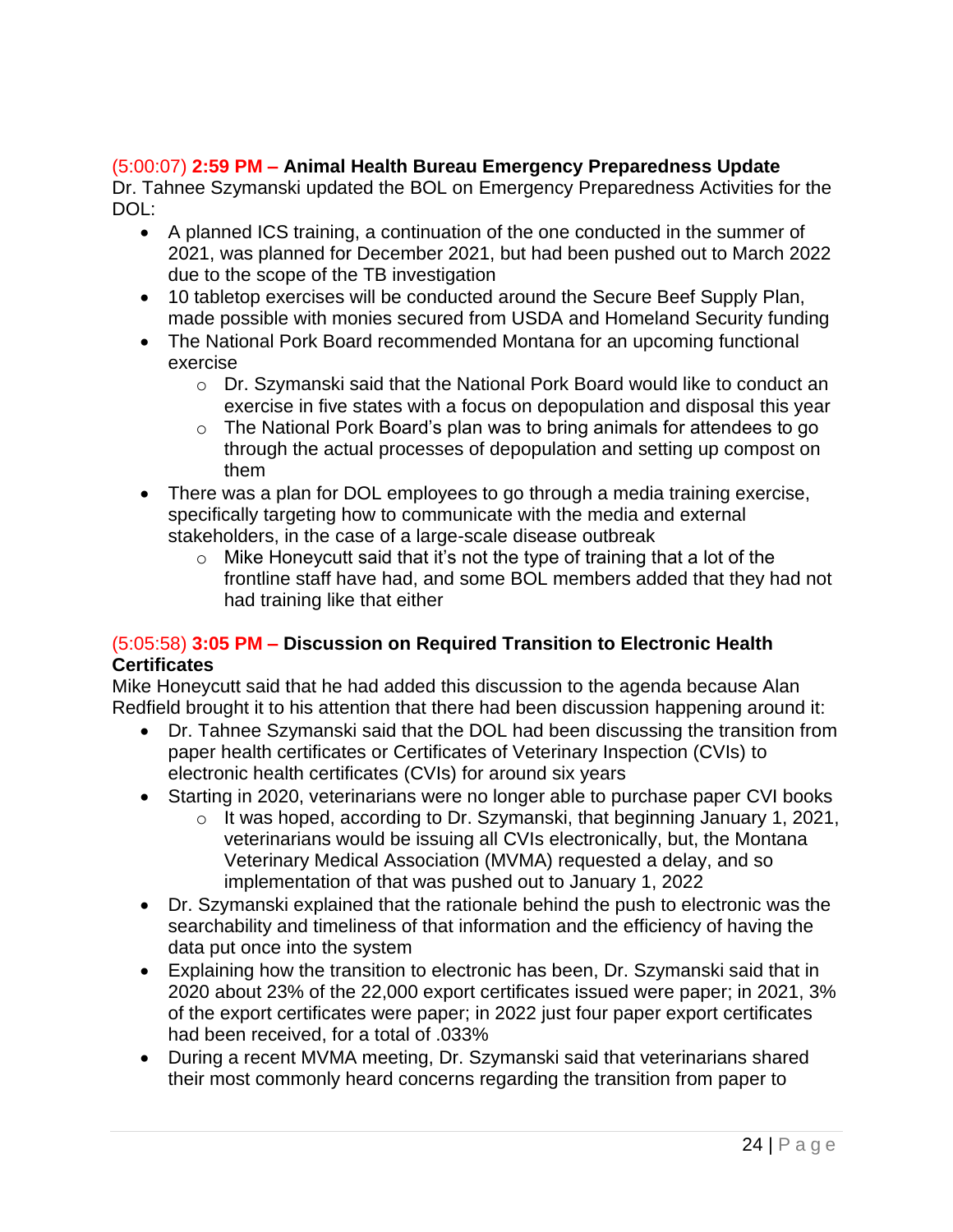electronic - how to issue those CVIs where there was no cell phone service and the cost of the infrastructure and technology

- Dr. Szymanski said currently there were two platforms in place for veterinarians to issue CVIs, and, in the coming months, she expected there to be three platforms
	- o Some of the platforms available for electronic CVIs charge per certificate (\$3-\$8/certificate) and some charge a monthly membership and a smaller per certificate fee. A USDA platform and PDF are no-cost options that can be used for electronic CVIs
	- o Dr. Szymanski said that paper CVIs cost veterinarians around \$1.50/certificate plus postage to mail them to the DOL
- To help defray some of the technology costs for veterinarians, Dr. Szymanski said that the DOL had made some funding opportunities available through ADT money received from USDA
	- o Veterinarians can receive up to \$500 towards the purchase of an RFID reader and up to \$400 towards the purchase of other hardware (printer, laptop, etc.)
	- o Dr. Szymanski said that the DOL had committed to any of the Montana markets that wanted to adopt the new Sale Time traceability model module, which gives them the ability to issue electronic CVIs out of the yards, some funding to help with implementation of that program
	- o Dr. Szymanski explained that if a veterinarian was not in cell phone service at the moment a CVI was completed, most of the platforms would automatically email it once they got back in service. She added that truckers could take a picture of the completed certificate on their phone or tablet and move with that
- Dr. Jeanne Rankin, a veterinarian and rancher from central Montana, brought letters from four of her colleagues who, she said, were quite upset with the mandate of 100% electronic CVI where it doesn't work in situations
	- o Dr. Rankin said that she was licensed in Wyoming and Colorado as well and that Montana was the only state requiring 100% electronic CVIs
- The letter sent by the DOL to some veterinarians regarding the electronic CVIs, threatened them with loss of accreditation, Dr. Rankin said, and that even though she had just written one paper CVI in 2022, she said she had received that letter saying she was in violation
	- o Dr. Szymanski explained that if a veterinarian continued to fail to comply with the policy, the DOL's recourse would be to their Deputy State Veterinarian status, issued by the DOL, and giving that veterinarian the ability to be able to write CVIs. The DOL could not take their USDA accreditation status away
	- o Dr. Zaluski said that if 3% of veterinarians chose not to use electronic CVIs and not have a Deputy State Veterinarian status, he believed that the majority of Montanans would still continue to be served by the Animal Health practitioners and the other Deputy State Veterinarians that had chosen to behave by DOL standards, adding that the few veterinarians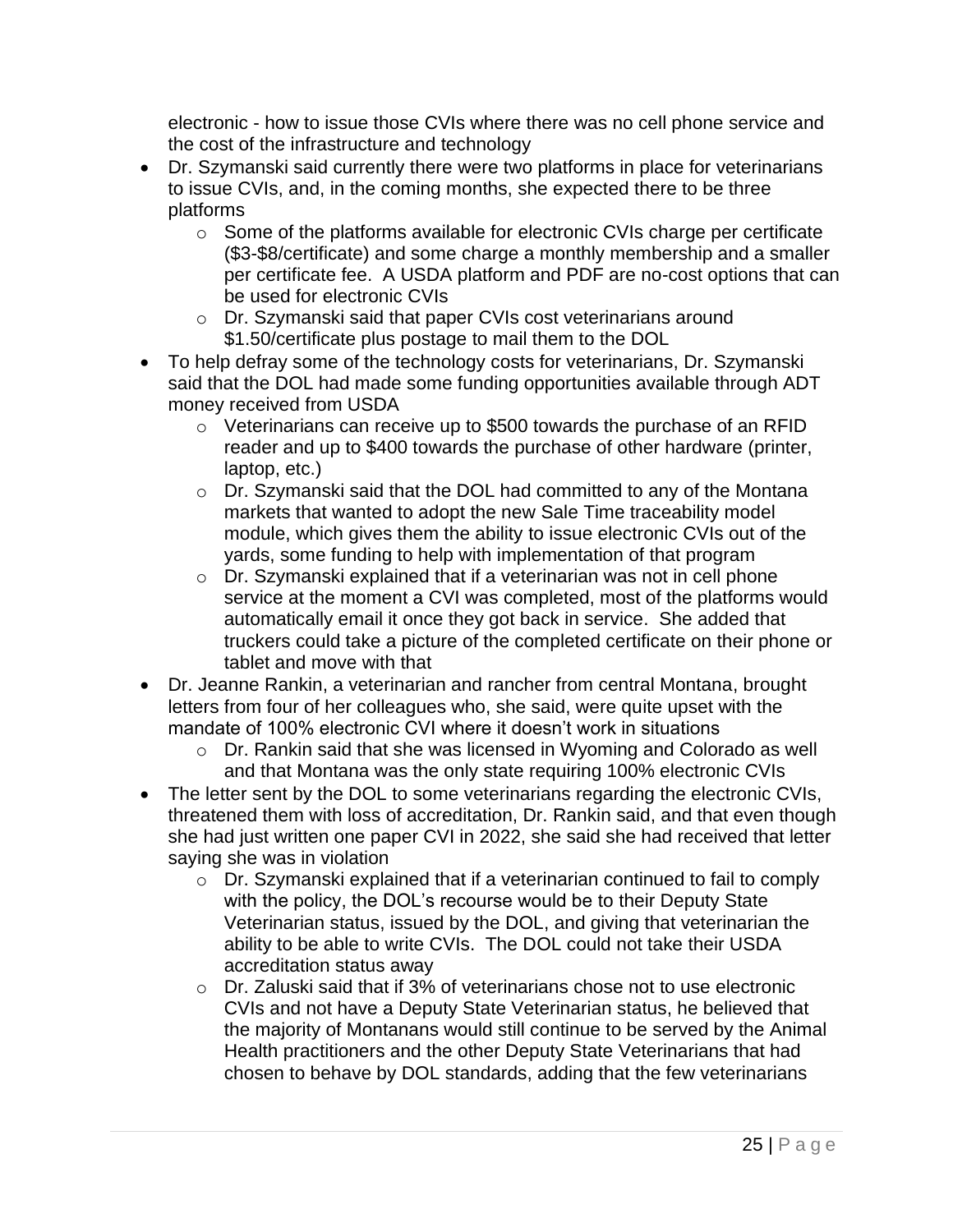that chose to not meet those standards actually cheapened the efforts of the ones that had

- o Some BOL members were not pleased with the wording of Dr. Zaluski's letter to veterinarians, one commenting that it was very offensive, saying that they were not aware the DOL was in the habit of threatening people, specifically with the loss of State accreditation. One suggested rewording the letter and another suggested that an apology be sent to those veterinarians who had received the letter
- Concern was expressed by Dr. Rankin that people were pre-signing their CVIs, which, she said, was a violation of their Federal accreditation. She said that there was a shortage of veterinarians in Montana and because of the demand for electronic CVIs, some of her colleagues had quit out of frustration
- Dr. Eileen White, a veterinarian out of Cameron, Montana said the letter from Dr. Zaluski was offensive and threatening and that she did not feel that the fact she never computerized cheapened at all what she had to offer her clients and added to let us have our dignity and let us do our work for the livestock industry
- Dr. Szymanski reported that those veterinarians who issued over 100 CVIs last year had all transitioned to electronic, and that the veterinarians who wrote paper CVIs only issued a very negligible number on an annual basis
	- $\circ$  Some of the BOL members wondered why there was a problem, with such a small number of veterinarians that issued paper CVIs, to let them continue to do so until they retired
	- o Dr. Zaluski said that the "grandfathering" issue was discussed, but dropped because others who were doing electronic CVIs might backslide back into paper ones and the DOL would ultimately not make advances in electronic records
- Dr. Szymanski explained that the DOL does not have authority over veterinarians outside of Montana's boundary but encourages them to come in on electronic documentation because of the efficiency of data transfer
- One BOL member suggested that a veterinarian be able to use a certain percentage of paper CVIs each year so that they would not have to call the DOL each time they used a paper certificate
- A BOL member said to let the older veterinarians write their paper CVIs, but if the number of paper CVIs coming into the DOL increased to more than 3% or 4% the BOL could address it then
- Mike Honeycutt reminded the BOL that the CVI was a regulatory document and that last year when veterinarians were given a 20 paper CVI threshold, some issued 3, 4, 5 times 20 of them, signaling to him that they had no intent to ever comply
- Jenny Bloomquist, Association Coordinator for the MVMA, said that their board discussed electronic CVIs the previous week with two, older, large-animal veterinarians who had switched from the paper to electronic format. And after them sharing it was very helpful in their practices and that they adapted to it easily, the MVMA board agreed to not establish a separate committee to discuss electronic CVIs and to not ask the DOL for delayed action, but continue to work with the DOL to provide educational opportunities to get those who weren't on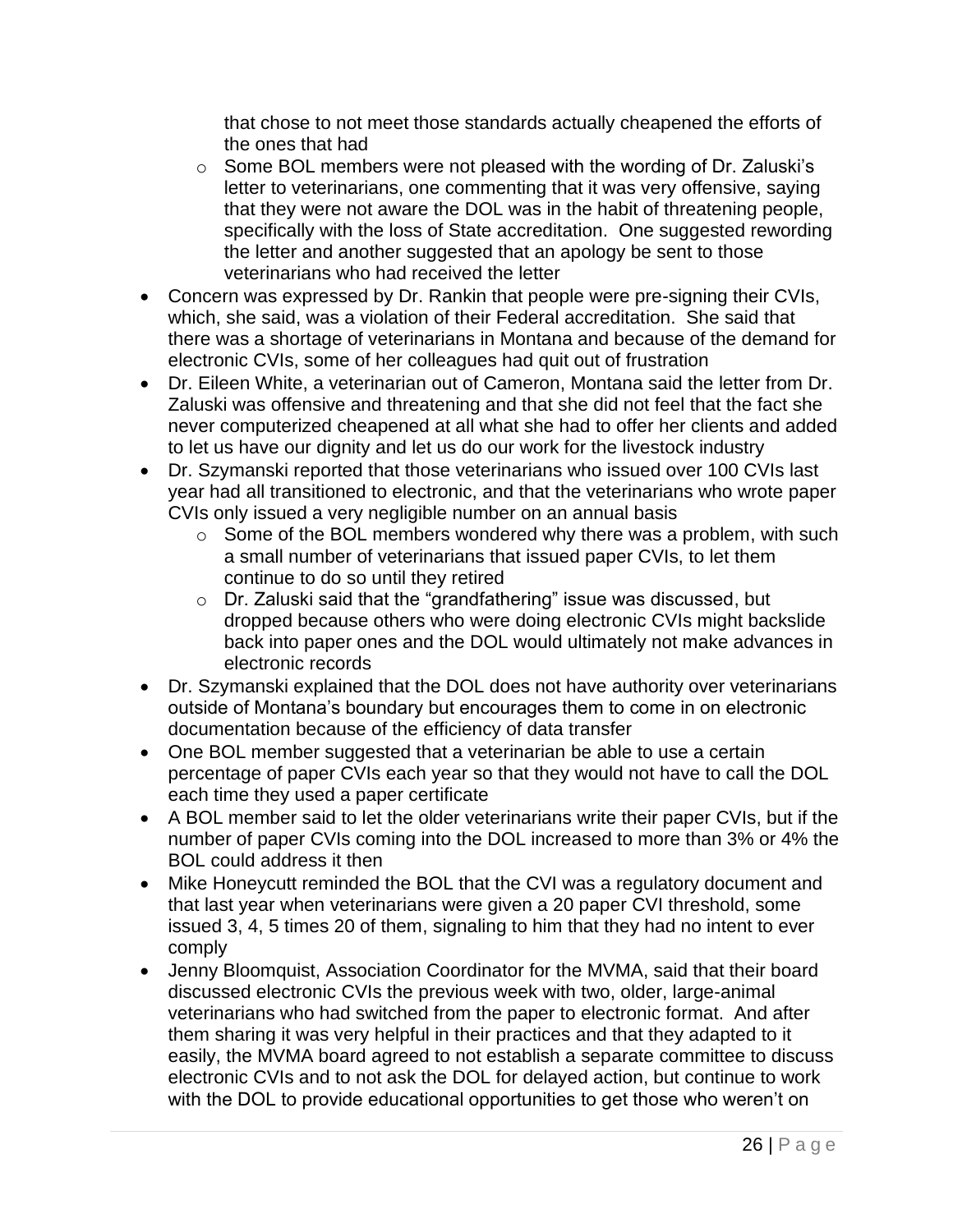board, on board or those having electronic challenges to continue to be able to have some protocol to still issue paper certificates, if necessary

- Jay Bodner, MSGA said that they established policy at their last convention regarding moving towards mainly, electronic brands, but it did include health certificates and support for moving towards electronic, but also paper
- It was decided by the BOL to bring the issue back to the next BOL meeting and vote on it then

## (6:16:14) **4:15 PM RECESS**

## (6:16:21) **4:26 PM RECONVENE**

## (6:16:31) **4:26 PM** – **MEAT & POULTRY INSPECTION BUREAU**

Alicia Love, EIAO Food Safety Officer for the Meat & Poultry Inspection Bureau introduced herself as representing Gary Hamel

#### (6:16:44) **4:27 PM – Hiring Update**

Alicia Love updated the BOL on hirings and vacancies in the Meat & Poultry Inspection Bureau:

- Two Meat Inspectors had been hired, according to Ms. Love, including the Bozeman position that had been vacant for quite some time. The other position filled was in Kalispell
- The Kalispell candidate was scheduled to begin work on January 31, 2022 and the Bozeman candidate was scheduled to begin work on February 7, 2022
- One relief Inspector position for the Kalispell was still open

#### (6:17:56) **4:27 PM – Cooperative Interstate Shipment (CIS)Program**

Alicia Love updated the BOL on the status of the Cooperative Interstate Shipment Program:

- An MOU had been secured with a South Dakota laboratory that Ms. Love said had the accreditation requirements needed to have a CIS program in the state
- Now that the accredited laboratory had been secured, Ms. Love said that she hoped to have an update from FSIS on the status of the DOL's CIS application soon

## (6:18:44) **4:28 PM – Request Permission to Hire**

Alicia Love requested permission from the BOL to fill the vacant Eastern District Supervisor position that was open due to a retirement:

- Ms. Love said that Marci Lipke, who had been the Supervisor for the Eastern District, retired on January 7, 2022
- The Eastern District, according to Ms. Love, was the largest district, geographically, but had less inspected plants there
- Mike Honeycutt shared that the DOL had, at one time, considered a plan to add another District Supervisor, because the Eastern District basically goes from the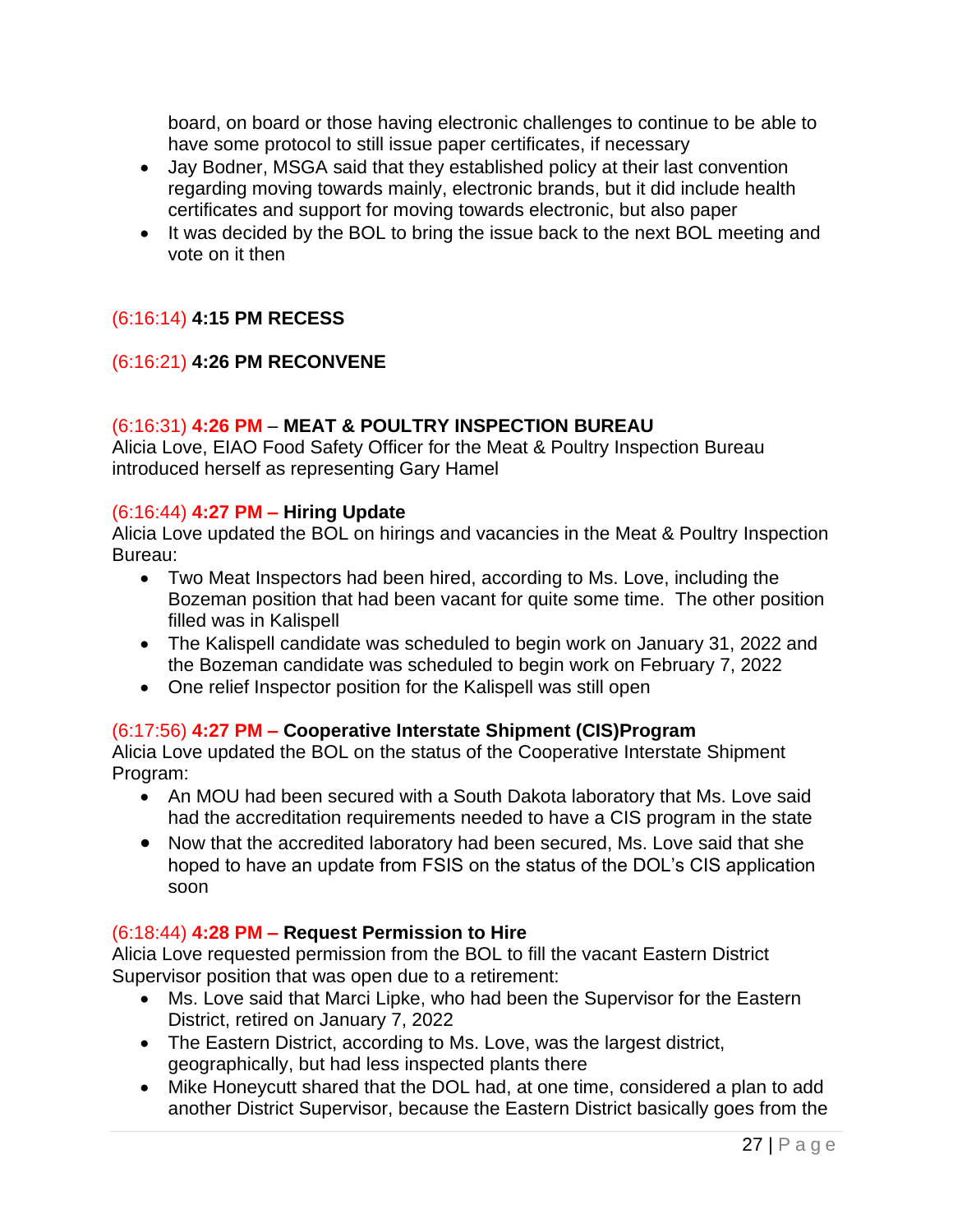Rocky Mountain Front to North Dakota and South Dakota, and even though plants were few and far between, a lot of efficiency was lost in drive time. Mr. Honeycutt said the plan had been dropped

## **MOTION/VOTE**

## (6:19:18) **4:29 PM**

**Ed Waldner moved to approve the hire of an Eastern District Supervisor in the Meat & Poultry Inspection Bureau to fill the open position. Greg Wichman seconded. The motion passed.**

Alicia Love expressed hope that the next round of hiring went smoothly so that the Bureau could get back to normal and basically not everyone has to be an Inspector due to shortage of staff:

- Mike Honeycutt said that Relief Inspectors had the ability to move around and plug in holes when somebody wanted to take a vacation or was sick and that he felt the Bureau needed more of them. He added that, according to the Code of Federal Regulations, because of "meets or exceeds" status, the DOL could not deny anyone inspection because they don't have staff and that was another reason having additional Relief Inspectors was important
- Because of the State having more competition from the Federal Government with more plants going Federal, Mr. Honeycutt said the big topic of conversation the next time a collective bargaining agreement was negotiated for this group, would be conversations around salary
- Although the math hadn't been done on it yet, Mr. Honeycutt said there was the consideration that the Meat & Poultry Inspection Bureau had been paying so much overtime, would it be cheaper to just hire another person

## (6:33:42) **4:43 PM – MILK & EGG BUREAU**

Dr. Marty Zaluski introduced himself as the Interim Bureau Chief of the Milk & Egg **Bureau** 

#### (6:34:00) **4:44 PM – Workload Review/General Updates**

Dr. Marty Zaluski updated the BOL on the workload situation and gave general updates for the Milk & Egg Bureau:

- Dr. Zaluski said he had gotten feedback from the Sanitarians that they were having a hard time covering the miles and obligations with just two Sanitarians
- Although the Milk & Egg Bureau had actually four Sanitarians at one point, Mr. Honeycutt said the math had not been done yet to see whether or not the fees were there to cover filling those positions
- The egg group fee income, according to Dr. Zaluski, was very solid, but, the dairy side fees were continuing to diminish
- Mike Honeycutt explained that the concentration of the state's dairies were around Billings, Bozeman, Great Falls and Kalispell, and even though the number of them would be able to be covered by two Sanitarians, the dairies were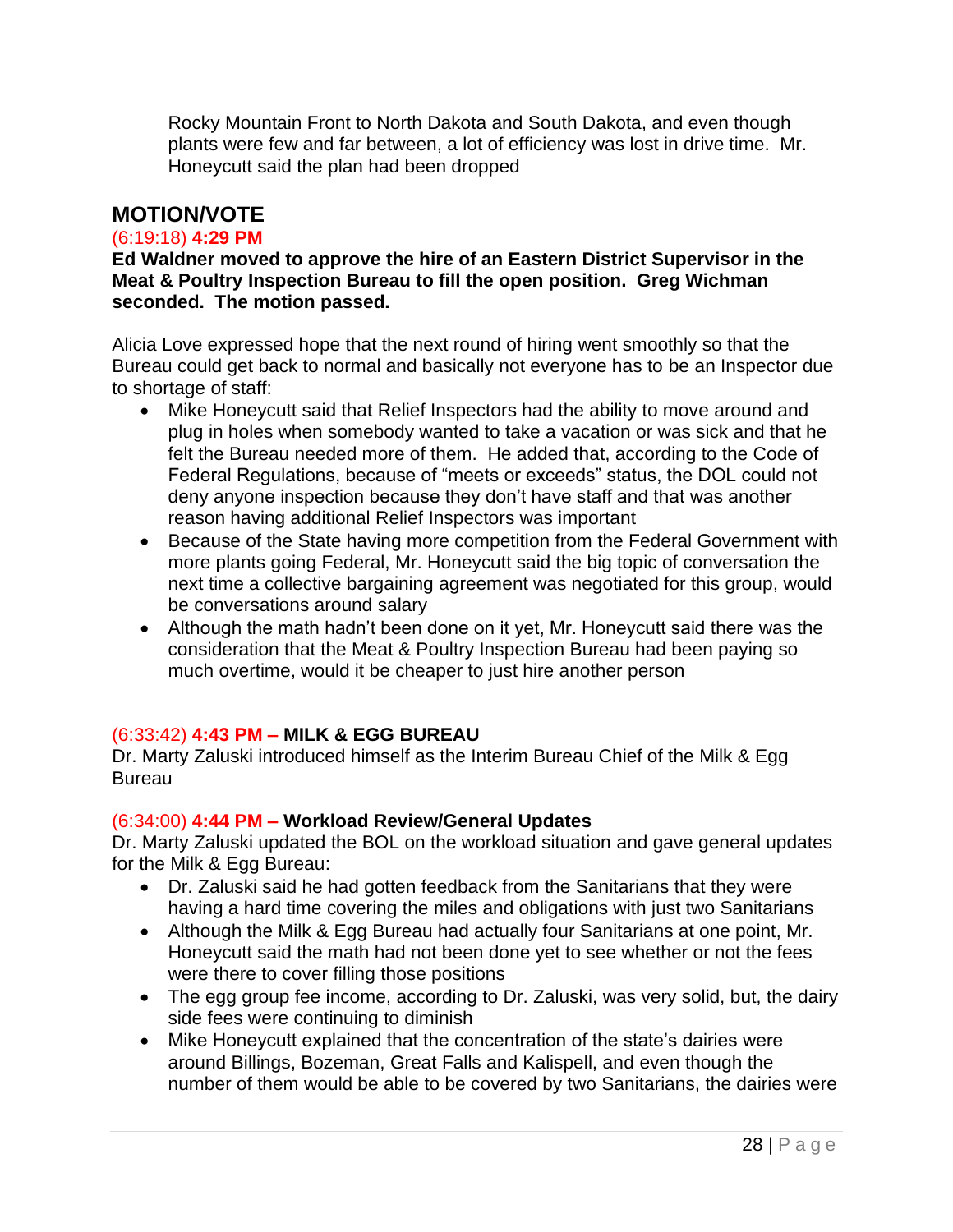so far flung that the drive time to get to them was really where the stress was. Dr. Zaluski said, there was not a shortage of Sanitarians, but an excess of miles

• Dr. Zaluski said that permission was given to delay the review of the state's dairies as required by FDA, due to a shortage of staff and COVID

#### (6:38:04) **4:47 PM – VETERINARY DIAGNOSTIC LABORATORY**

Greg Juda, Director of the Montana Veterinary Diagnostic Lab in Bozeman, introduced himself

#### (6:38:22) **4:47 PM – MVDL OPERATIONS UPDATE**

Greg Juda reported that he would give an update on some of the operational highlights at the MVDL

#### (6:38:31) **4:47 PM – Update on Building Design Work with LPW Architecture and Clark Enersen Partners**

Dr. Greg Juda said the MVDL hosted the architects from LPW Architecture as well as Clark Enersen Partners on January 19-20, 2022 to review floor plans for the new Lab:

- Dr. Juda reported that talks went very well, and, in response to certain requests from the MVDL and Ag Analytical Lab, some things were shifted around
- There was a request to shield the necropsy drop off at the rear of the building from the main traffic corridors
- To have an east/west access into the building parking lot, a proposal was made to move the site more to the north, facing Garfield, rather than immediately being adjacent to the Marsh Lab, with access being an extension of Research Drive to the south
- When LPW discussed the proposal with Bozeman City Planning, there was broad support from them and the City of Bozeman for the concept
	- o The architects hoped to have a ZOOM meeting in March with the MVDL and Ag Analytical staffs to be sure everybody was on board with the new proposals and didn't see any deal breakers for the plan they put together
- Dr. Juda said that LPW and Clark Enerson said they did not have much feedback yet from representatives of the Wool Lab and he thought, right now, that the new Wool Lab would be, potentially, a stand-along building adjacent to the new Lab complex, but, it had not yet been decided

#### (6:43:21) **4:53 PM – Year-Over-Year CWD and Brucella Test Numbers as of 1/21/22**

Dr. Greg Juda reported on the test numbers for Brucella and CWD in the MVDL:

- Dr. Juda said that Brucella and CWD made up about 50% of the testing done on an annual basis at the MVDL
- Dr. Juda said that between the Brucella and CWD testing numbers at the MVDL, they were at about \$9,500 less in fees than at this time last year
	- o A little over 8,400 samples had been received, so far, for CWD, and last year, that number was 7,664. In terms of dollars, that is about \$10,500 in testing revenue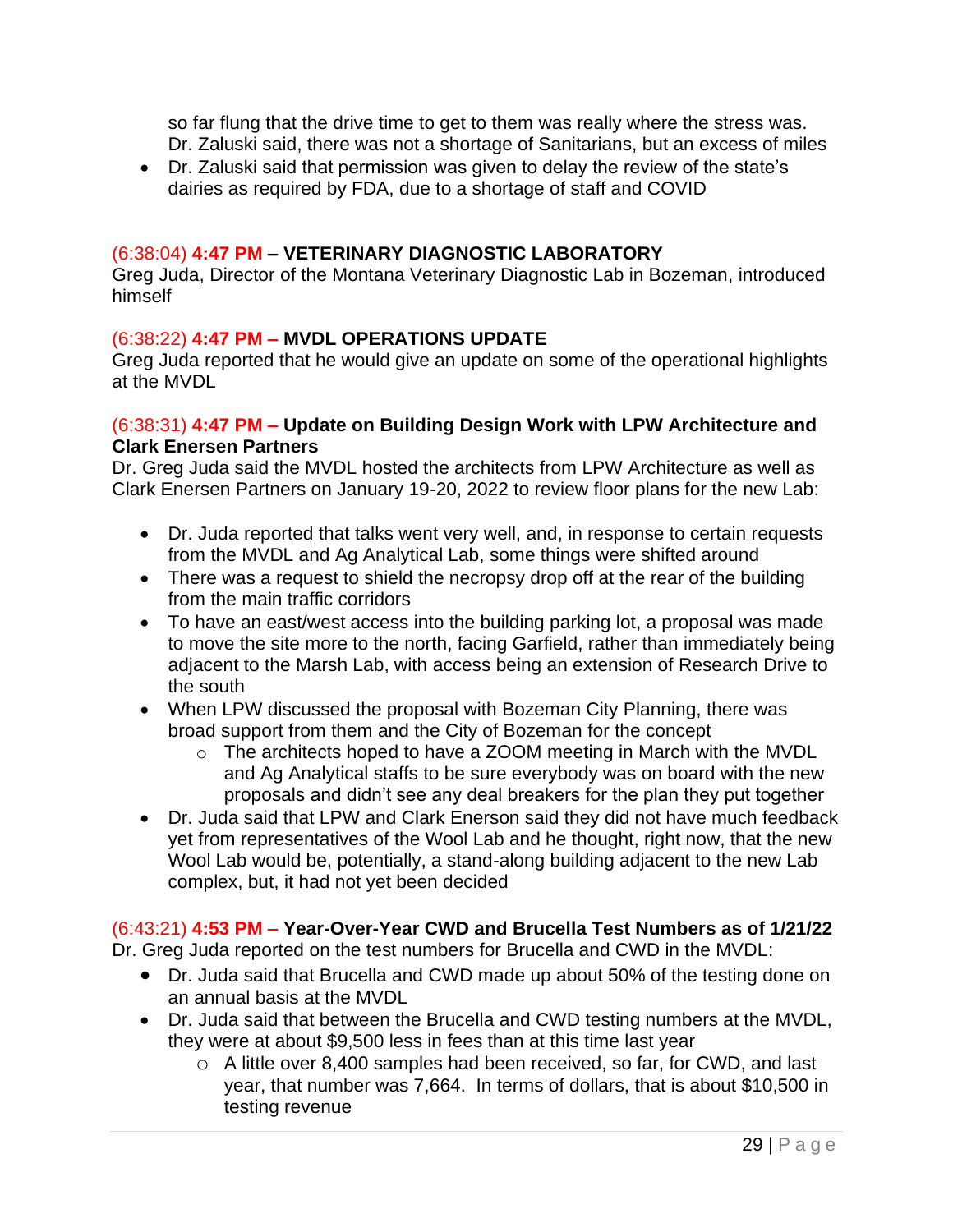- o Brucella samples received were a little over 700 fewer, in terms of FP, a screening test, than last year. That translates to a figure of around \$20,000 less testing revenue
- o Dr. Juda said that the MVDL had done around 89,000 Brucella tests so far, compared to almost 95,000 last year
- Because the drought caused a lot of producers to ship their cattle, which could be a reason for the reduction in Brucellosis tests, Jake Feddes said that he did not believe that inside the DSA there had been a huge reduction of cattle, because they had irrigation
- Mr. Feddes said that spring moisture would mean that those shipped cattle would be replaced in short order, especially with the way prices were going

## (6:47:00) **4:56 PM – Update on NAHLN Funding Equipment Purchases Previously Approved by the BOL**

Dr. Greg Juda gave an update on some of the equipment purchases made at the MVDL with NAHLN funding:

- Dr. Juda reminded the BOL that the MVDL had received a supplemental \$187,200 back in September
- In November, the BOL purchased a tissue homogenizer that was utilized in the Lab's CWD assay, to replace a failed unit
- In December, a new ultra-low freezer for the Pathology section had been purchased to replace an aging unit
- A Microbial Sensitivity Analyzer for the Microbiology Lab section had been purchased in January
- A CO2 incubator that was a failing unit in the Microbiology Lab and incubators, budgeted in the NAHLN financial plan were also covered
- The liquid handling robot, used in Serology that significantly helped with throughput during peak Brucella testing season, was fully budgeted from the supplemental NAHLN funding pool
- An upcoming purchase will be the Thermo-Fisher Apex Extractor Unit that will replace two units in the Molecular Diagnostics Lab that Thermo-Fisher phased out

## (6:49:28) **4:59 PM – Update on New Hire for Clinical Pathology Lab Section**

Dr. Greg Juda updated the BOL on the new hire for the Clinical Pathology Lab section to replace the previous Technician who had left on December 3, 2021:

- Dr. Juda said that an offer had been made to an individual for the Clinical Pathology Lab Technician position
- The individual had until the end of January to make a decision, according to Dr. Juda, as she was currently located in Fort Collins, Colorado.
- The individual had significant lab experience in Clinical Pathology, having worked in the private sector at IDEX as well as at the veterinary hospital at CSU

Gene Curry had some specific questions on budget numbers at the MVDL: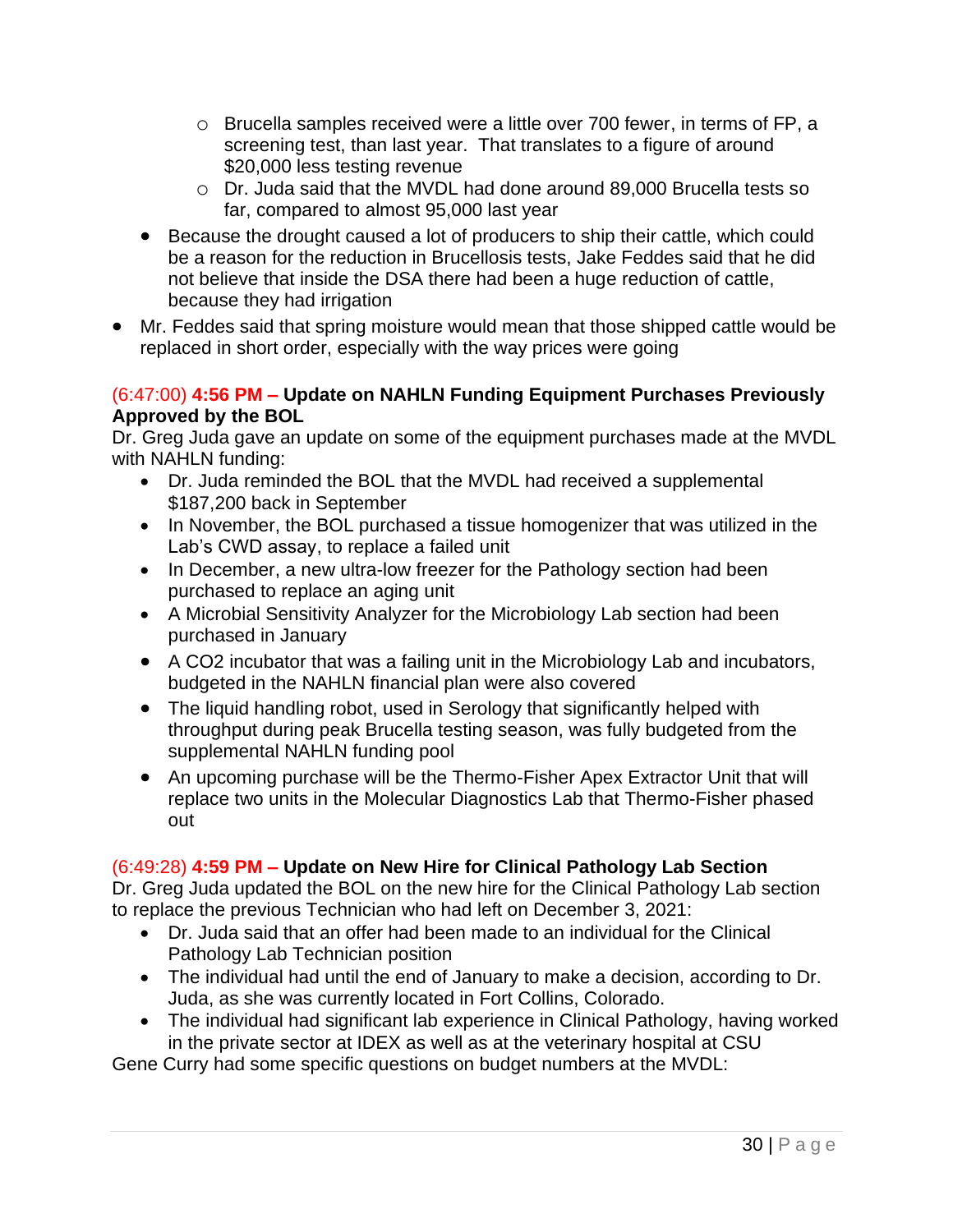- Mr. Curry asked, regarding lab fees, why can't they be at the same time every month even if you are a month behind from when they were billed, and because of that, was there really a shortfall in Lab fees
- Dr. Juda explained that was why he was reporting test numbers outright to get a true apples-to-apples comparison
- Brian Simonson said it was an apples-to-apples comparison but, there was a correction that was going to show up between \$25,00-\$30,000 that would make the \$22,500 shortfall basically disappear. He added that last year was a banner year for revenue, so, even if there was a little deficit because the MVDL was not performing as much as it did last year, the DOL was still looking really good for revenue in the MVDL
	- $\circ$  Evan Waters explained that the error happened internally, when they billed the DSA and overcharged on one set of tests, but it was not caught until later in the year. In the end, it was cleared up, and so, at a later date, that would disappear
	- o Mike Honeycutt said there was a change in accounting made where the DSA pays the MVDL directly rather than the veterinarians pay the bill to the MVDL and turn around and get a reimbursement for the same bill from another area of the DOL
- Mr. Simonson explained that the cost of supplies, particularly Brucella test supplies increased quite a bit, so they were spending more than they budgeted in the previous season. Dr. Juda said that CWD test kits had also gone up in price
- Dr. Juda said, there were some full-scale fee adjustments done in January 2020 that helped address some of the areas where testing costs were not commensurate with what they were spending on it
- Mike Honeycutt explained that since Lab fees were a proprietary fund, you have an authority figure given from the Legislature, just shy of \$1.2 million. But, once the Lab fee earnings were more than that authority figure, we could begin budget amending those additional funds in to cover expenses

# **CENTRALIZED SERVICES DIVISION REPORTS**

(7:03:15) **5:13 PM**

## (7:03:15) **5:13 PM**

## **– FISCAL BUREAU**

Brian Simonson, Deputy Executive Officer and Chief Financial Officer for the DOL introduced himself and gave a couple updates from Centralized Services:

- The Purchasing position had been filled with a temporary employee from Brands, Valerie Dunlap
- Both Evan Waters and Buddy Hanrahan were both hanging tough and back in the office after having and being absent with some medical issues
- Mr. Simonson said that the Office of Budget & Program Planning (OBPP) had published their calendar just before noon that day, but that there were not a lot of changes

## (7:05:28) **5:15 PM – December 31, 2021 State Special Revenue Report**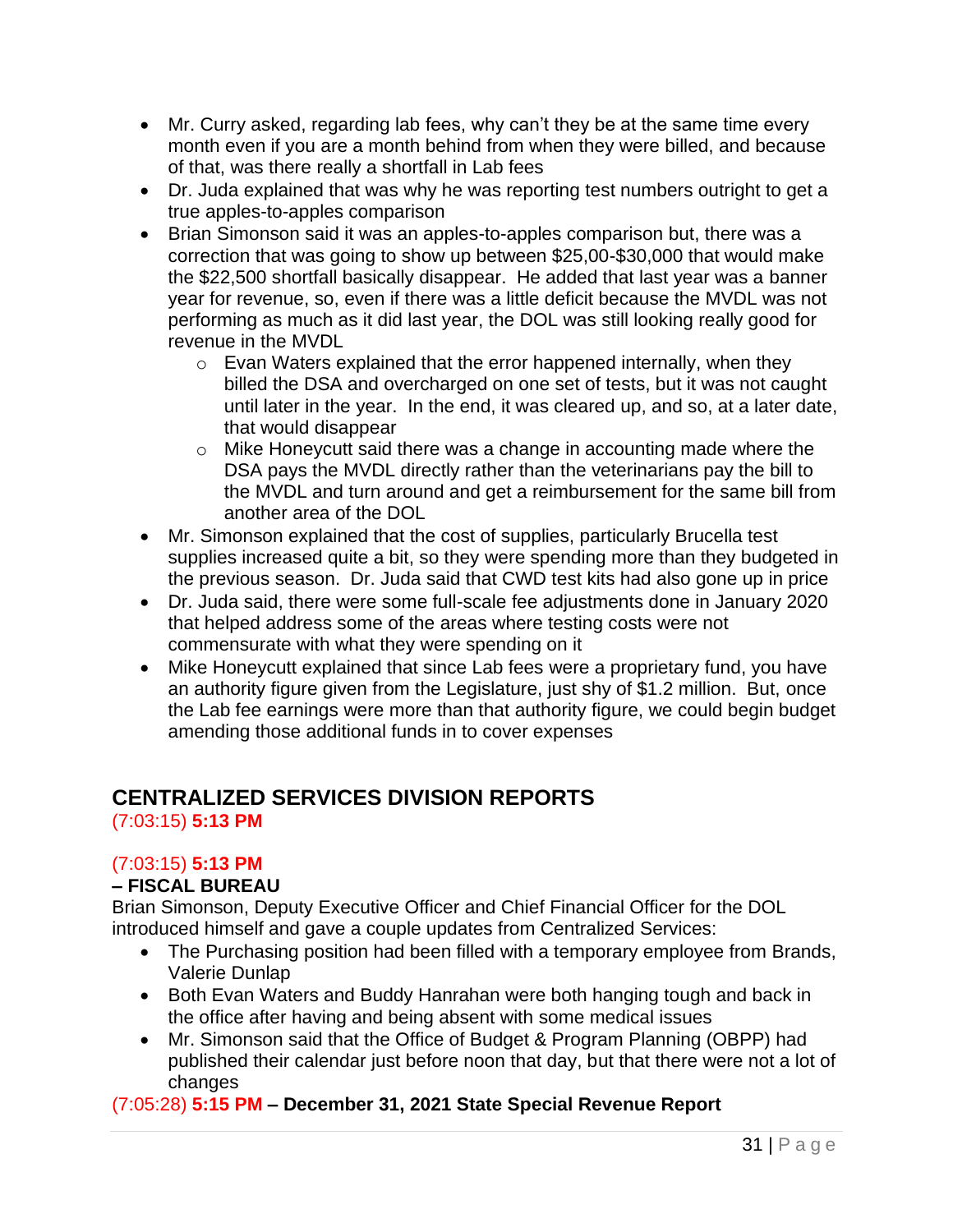Brian Simonson updated the BOL on the December 31, 2021 State Special Revenue comparison report:

- At the end of brand rerecord, the DOL was almost \$600,000 over where they were last year. Mr. Simonson said, month-to-month going forward, New Brands and Transfers numbers would start to look different
	- o Evan Waters reminded the BOL that the new brands were amortized over a 10-year period, or on how many years were left in the period
- The Field Inspection numbers showed a \$35,000 negative, appropriate for what's going on out in the field, but, still showed the same basic amount of field inspections as were done last year at this time
- Market Inspection Fees were up \$206,000 over this same time last year, but there was a slowdown in comparison to last December, Mr. Simonson said because Fall Run came earlier this year
- Brian Simonson said that figures for the Milk & Egg Bureau and Per Capita fee did not have many changes month-over-month or year-over-year
	- o Mike Honeycutt pointed out that the assessment numbers shown under Milk Inspection showed only a little under last year's numbers, telling him that even though some dairies had been lost and some had hit the cap, the volume of milk production probably stayed stable
	- o Mr. Honeycutt said that there were still two open FTEs, but asked, that if there was a third Sanitarian hired in the Milk & Egg Bureau, even though there was some cash balance, would there be enough revenue to support it
	- o There were rumblings, Mr. Honeycutt said, about increasing production out of Montana Egg Products and the possibility of running additional shifts at the plant in Great Falls. He said that currently, two people had been covering the egg grading work with 12-hour shifts and each working 40 hours/week
- Donations for the Voluntary Wolf Donation Fund had only grown by a couple thousand dollars, Brian Simonson said, and stood at \$24,000 for the fiscal year

#### (7:15:08) **5:25 PM – January 2022 Through June 2022 Expenditure Projections/December 31, 2021 Budget Status Report**

Brian Simonson said that for the budget period, the DOL was right there with spending and that employment level numbers were still good:

- Mr. Simonson said a \$30,000 dive had been taken in salaries for Brands because of a \$55,000 payout
- The overtime numbers were cut in half compared to last year, so, \$30,000 rather than \$60,000, and the Brands overtime in December was decreasing
	- o Mr. Simonson reported that as of December 31, 2021, overtime in the Meat & Poultry Inspection Bureau was at nearly \$48,000
- Under Operations and Contracts, the \$845,000 figure was \$200,000 more that at the same time last year
	- o Mr. Simonson explained that there had been a lot of investigations and testing being done during the year from the Animal Health Bureau, but that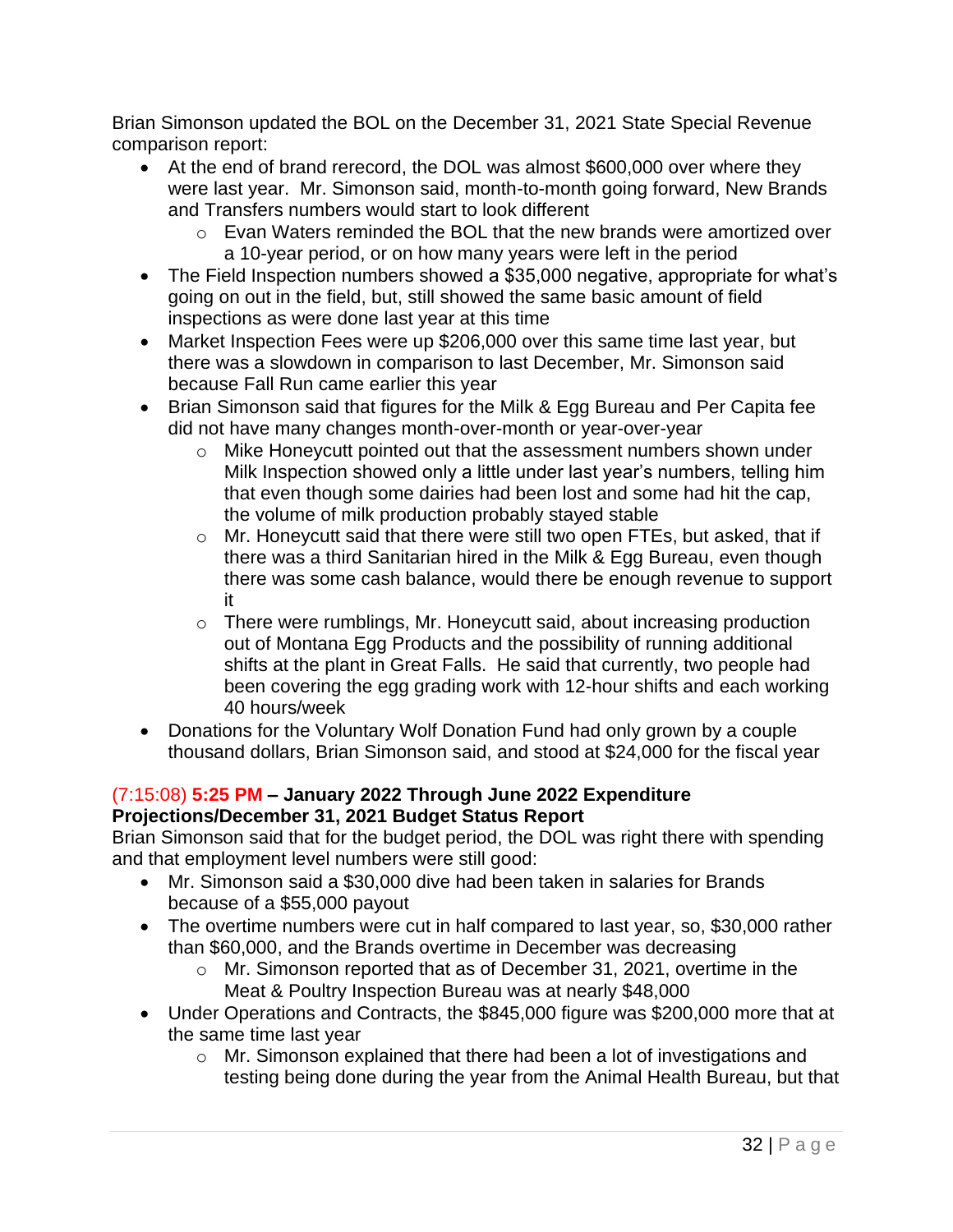he felt there was still enough money in the federal umbrella to cover the cost, even if there were more of the same

- The VDL's number at \$672,000, was considerably higher than last year's, but no higher than what was budgeted. Mr. Simonson said that number was almost entirely for supplies
- On Other Expenses, the \$422,000 figure listed was artificially high because of people traveling to do testing and people traveling the state for Meat & Poultry Inspection, and those people staying in hotels. Mr. Simonson said those expenses would be moved from there with the pro-card
- Under Budgeted funds and Meat & Poultry Inspection Bureau, the negative coming in at \$79,000, had been a trend over the past couple of years, but was a nearly \$50,000 improvement from November to December
- Mr. Simonson explained that because of the market situation, Brands had put a dent into per capita fee projections and that the \$58,000 number was usually quite a bit bigger than that
- Mr. Simonson expected that the VDL number was probably a solid number for what would be needed in proprietary funds at the end of the year to cover
- Mike Honeycutt said that if the VDL did as well as they did last year, their funds could help erase the \$128,000 negative in Meat & Poultry Bureau at the end of the fiscal year, but that, at some point, the DOL would have to figure out how to balance that negative general fund figure in that Bureau
- Mike Honeycutt reminded the BOL that the vacancy savings rate required by the Legislature was raised to 5%, which he thought the DOL could manage
	- $\circ$  Alan Redfield said that the DOL was in a spot because when the Legislature said they would like to see more meat plants in the state, the DOL couldn't do with less personnel to take care of those

## **COMMENTS FROM THE PUBLIC ON NON-AGENDA ITEMS/COMMENTS FROM PRODUCER ORGANIZATIONS** (7:26:09) **5:36 PM**

Mike Honeycutt announced that Rachel Prevost from the MFU was the only one left from the public on the ZOOM call and Gene Curry invited her to comment:

• Rachel Prevost announced that during the MATE in Billings the MFU had an event coming called Winter Rendezvous where they would be talking about livestock market reports and have some opportunities to talk about rural funding with USDA

# **SET DATE FOR THE NEXT BOARD MEETING**

## (7:28:57) **5:38 PM**

Gene Curry requested discussion on the best date for the next BOL meeting:

- Nina Baucus said at the end of February, beginning of March she would be on the shearing floor
- Alan Redfield said that they start calving during the last week of February